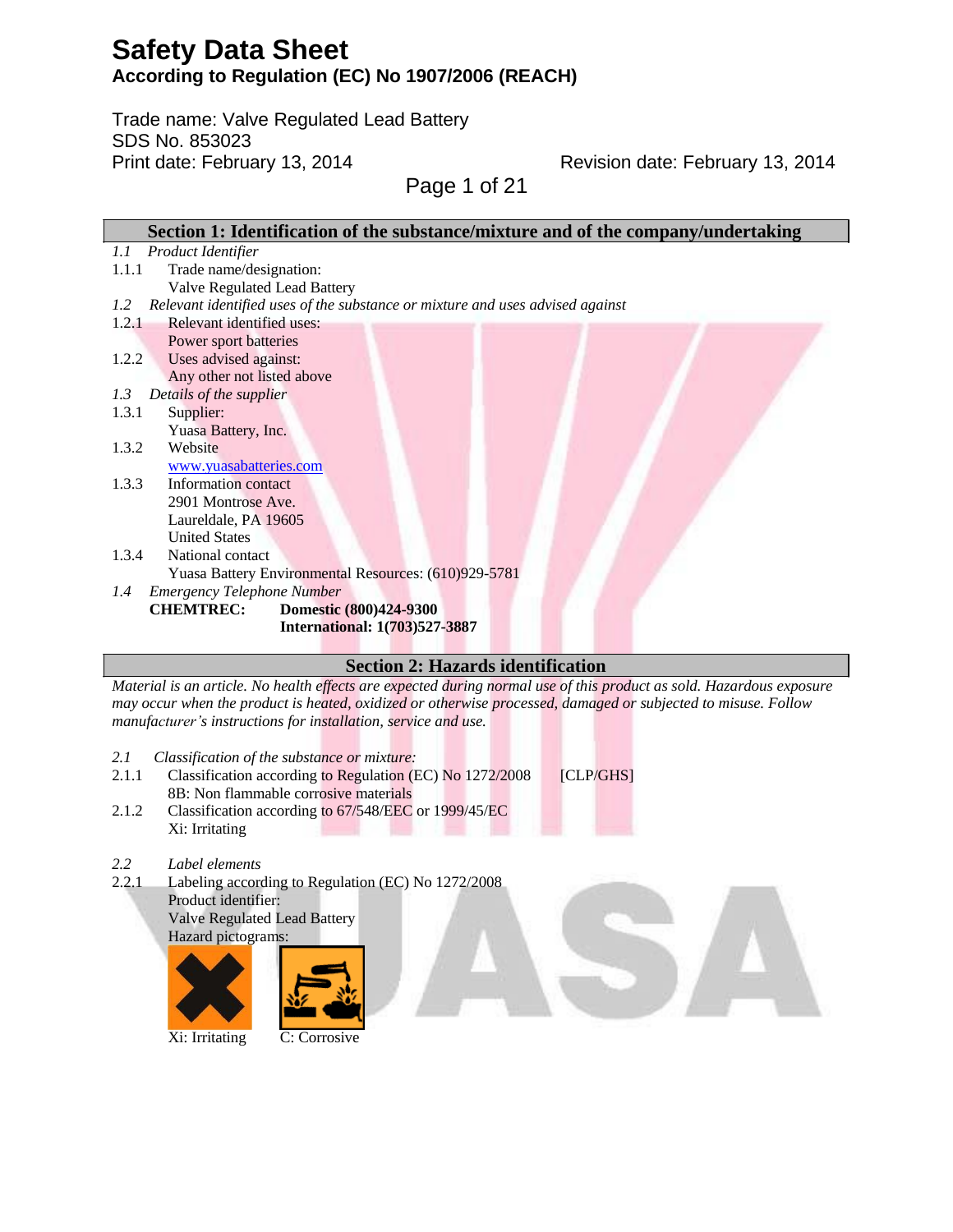Trade name: Valve Regulated Lead Battery SDS No. 853023 Print date: February 13, 2014

Revision date: February 13, 2014

Page 2 of 21



spasms, and pain in arms, legs and joints.

Effects of chronic lead exposure may include central nervous system (CNS) damage, kidney dysfunction, anemia, neuropathy particularly of the motor nerves with wrist drop, and potential reproductive effects. Acute exposure to sulfuric acid causes severe irritation, burns and permanent tissue damage to all routes of exposure.

Chronic exposure to sulfuric acid may cause erosion of tooth enamel, inflammation of nose, throat and respiratory system.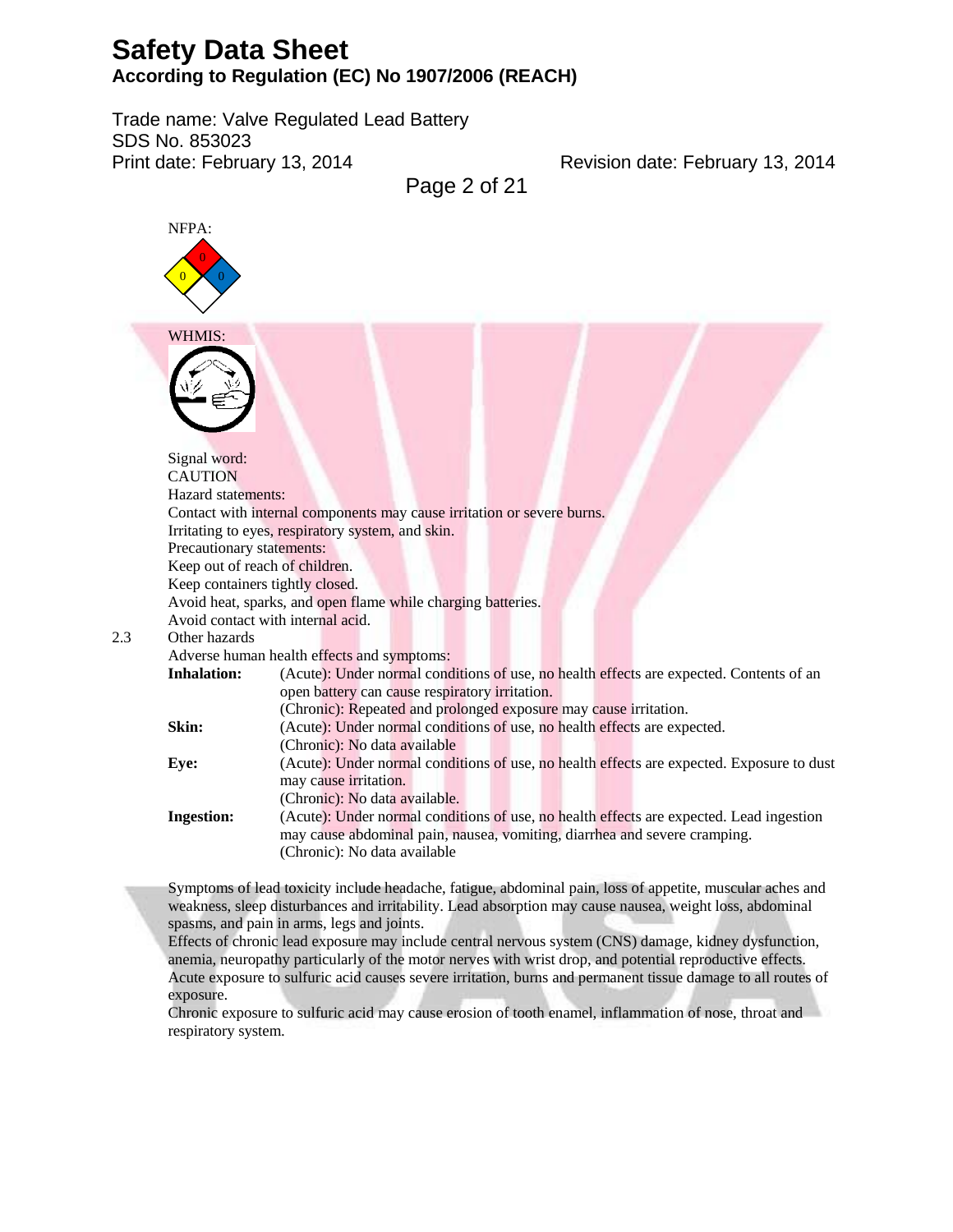Trade name: Valve Regulated Lead Battery SDS No. 853023 Print date: February 13, 2014

Revision date: February 13, 2014

Page 3 of 21

| <b>Section 3: Composition/information on ingredients</b> |                             |                  |                  |                                                                                    |                                                                                                                                                                |
|----------------------------------------------------------|-----------------------------|------------------|------------------|------------------------------------------------------------------------------------|----------------------------------------------------------------------------------------------------------------------------------------------------------------|
| 3.1                                                      | Description of the mixture: |                  |                  |                                                                                    |                                                                                                                                                                |
| CAS No                                                   | EC No                       | $\%$<br>[weight] | Name             | <b>WHMIS</b><br><b>Classifications</b>                                             | <b>Classification</b> according<br>to CLP (1272/2008)                                                                                                          |
| 7439-92-1                                                | $231 - 100 - 4$             | 63-78%           | Lead             | D2A                                                                                | Xn, N, T; R20/22, R33,<br>R50, R50/53, R53, R61,<br>R62; Repr. Cat. 1, Repr.<br>Cat. 3; S53, S45, S60,<br>S61 except those specified<br>elsewhere in the annex |
| 7664-93-9                                                | 231-639-5                   | 10-30%           | Sulfuric<br>Acid | D1A, E(including $>51\%$ ,<br>$\leq 51\%$                                          | C; R35; S1/2, S26, S30,<br>S <sub>45</sub>                                                                                                                     |
| 7440-36-0                                                | $231 - 146 - 5$             | $0.2\%$          | Antimony         | Uncontrolled product according to<br>WHMIS classification criteria:<br>D1B(powder) | Xn, N; R20/22, R51/53;<br>S2, S61 except tetroxide,<br>pentoxide, trisulphide,<br>pentasulphide, and those<br>specified elsewhere in the annex                 |
| 7440-31-5                                                | $231 - 141 - 8$             | 0.006%           | Tin              | Uncontrolled product according to<br>WHMIS classification criteria                 | Not Listed                                                                                                                                                     |
| 7440-38-2                                                | $231 - 148 - 6$             | 0.003%           | Arsenic          | D1A, D2A                                                                           | T, N; R23/25, R50/53;<br>S <sub>1</sub> /2, S <sub>20</sub> /2 <sub>1</sub> , S <sub>28</sub> , S <sub>45</sub> ,<br>S60, S61                                  |
| 7440-70-2                                                | 231-179-5                   | 0.002%           | Calcium          | <b>B6, E</b>                                                                       | F; R15; S2, S8, S24/25,<br>S43                                                                                                                                 |

Case material composes 5-6% of the article. Case material includes the following components: 1-Propene, homopolymer (9003-07-0); Polystyrene (9003-53-6); Acrylonitrile, polymer with styrene (9003-54-7); Acrylonitrile, polymer with 1,3-butadiene and styrene (9003-56-9); Styrene polymer with 1,3-butadiene and styrene (9003-56-9); Styrene polymer with 1,3-butadine (Kraton) (9003-55-8); Ethylene, chloro-, polymer (9003-86-2); Hard Rubber; Polycarbonate; Polyethylene.

|       | <b>Section 4: First Aid Measures</b>                                                                         |
|-------|--------------------------------------------------------------------------------------------------------------|
| 4.1   | Description of first aid measures                                                                            |
| 4.1.1 | Eye contact:                                                                                                 |
|       | First aid is not expected to be necessary if material is used under ordinary conditions and as recommended.  |
|       | If contact with material occurs flush eyes with water. Get medical attention.                                |
| 4.1.2 | Inhalation:                                                                                                  |
|       | First aid is not expected to be necessary if material is used under ordinary conditions and as recommended.  |
|       | If signs/symptoms develop, move person to fresh air. Administer oxygen if breathing is difficult. Get        |
|       | medical attention.                                                                                           |
| 4.1.3 | Skin contact:                                                                                                |
|       | First aid is not expected to be necessary if material is used under ordinary conditions and as recommended.  |
|       | If exposure to electrolyte (sulfuric acid) occurs, flush with large quantities of water for 15 minutes.      |
|       | Immediately remove contaminated clothing and shoes. If exposure to lead component occurs, wash               |
|       | contaminated skin with plenty of soap and water.                                                             |
| 4.1.4 | Ingestion:                                                                                                   |
|       | First aid is not expected to be necessary if material is used under ordinary conditions and as recommended.  |
|       | If electrolyte (sulfuric acid) portion of battery is ingested give large quantities, NO NOT induce vomiting. |
|       | Get medical attention immediately. If lead portion of battery is ingested get medical attention immediately. |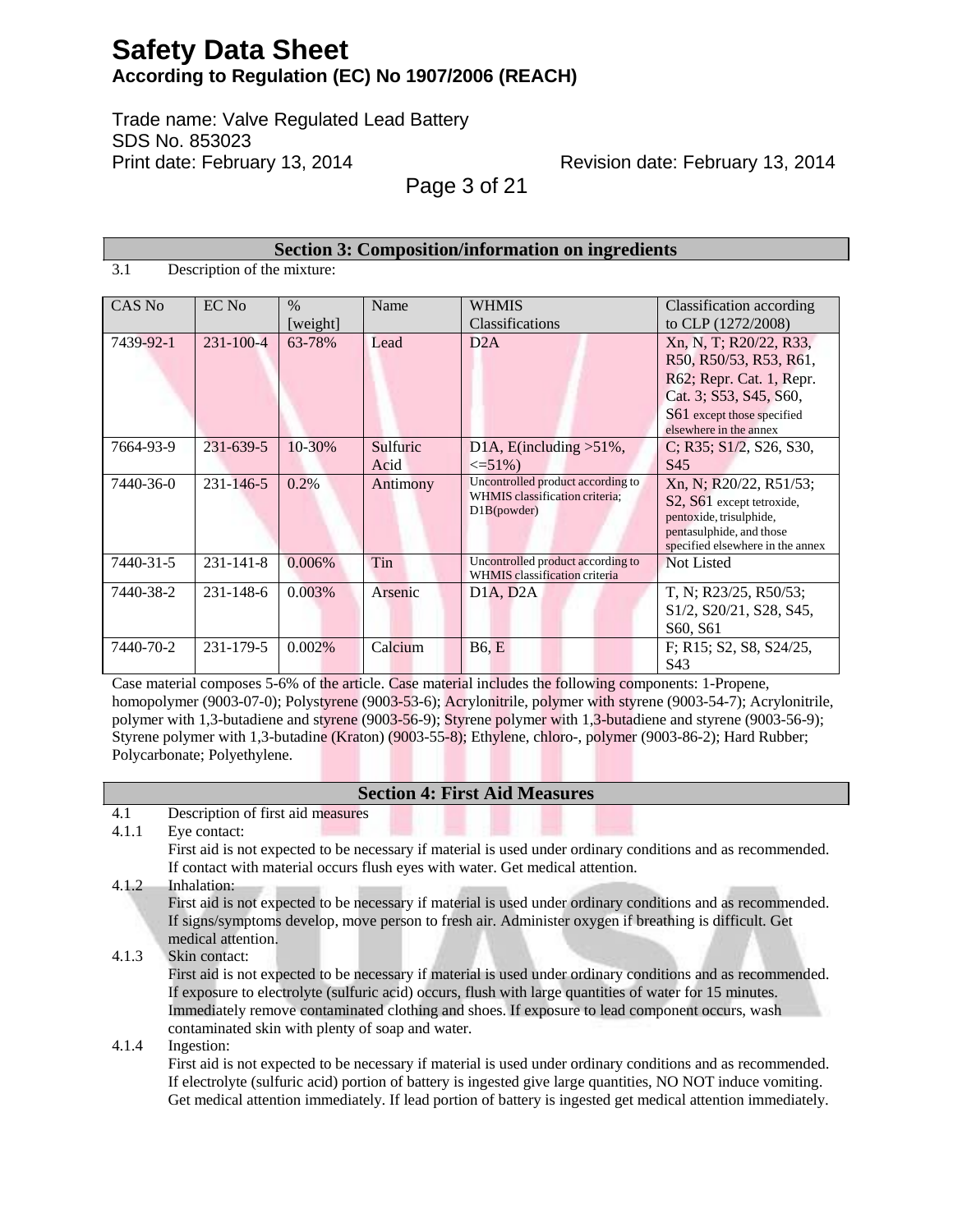Trade name: Valve Regulated Lead Battery SDS No. 853023 Print date: February 13, 2014

Revision date: February 13, 2014

Page 4 of 21

4.1.5 Self-protection of the first aider: If artificial respiration is required use a pocket mask equipped with a one-way valve or other proper respiratory medical device.

|       | <b>Section 5: Firefighting measures</b>                                                                 |
|-------|---------------------------------------------------------------------------------------------------------|
| 5.1   | Extinguishing media:                                                                                    |
| 5.1.1 | Suitable extinguishing media:                                                                           |
|       | CO2, dry chemical or foam                                                                               |
| 5.1.2 | Unsuitable extinguishing media:                                                                         |
|       | Avoid using water                                                                                       |
| 5.2   | Special hazards arising from the substance or mixture                                                   |
| 5.2.1 | Hazardous combustion products:                                                                          |
|       | Lead portion of battery will likely produce toxic metal fume, vapor or dust.                            |
| 5.3   | Advice for fire-fighters:                                                                               |
|       | If batteries are on charge, shut off power. Do not allow metallic materials to simultaneously contact   |
|       | negative and positive terminals of cells and batteries.                                                 |
|       | Wear a positive pressure self-contained breathing apparatus (SCBA). Structural firefighters' protective |
|       | clothing will only provide limited protection.                                                          |
| 5.4   | <b>Additional information:</b>                                                                          |
|       | Highly flammable hydrogen gas is generated during charging and operation of batteries. Water applied to |

Highly flammable hydrogen gas is generated during charging and operation of batteries. Water applied to electrolyte generates heat and causes it to splatter.

|       | <b>Section 6: Accidental release measures</b>                                                                |
|-------|--------------------------------------------------------------------------------------------------------------|
| 6.1   | Personal precautions, protective equipment and emergency procedures                                          |
| 6.1.1 | For non-emergency personnel                                                                                  |
|       | Protective equipment:                                                                                        |
|       | Wear chemical gloves                                                                                         |
| 6.1.2 | For emergency responders                                                                                     |
|       | Personal protective equipment:                                                                               |
|       | Wear chemical gloves, goggles, acid resistant clothing and boots, respirator if insufficient                 |
|       | ventilation.                                                                                                 |
| 6.2   | Environmental precautions:                                                                                   |
|       | Prevent entry into waterways, sewers, basements or confined areas. Runoff from fire control and dilution     |
|       | water may be toxic and corrosive and may cause adverse environmental impacts.                                |
| 6.3   | Methods and material for containment and cleaning up                                                         |
| 6.3.1 | For containment:                                                                                             |
|       | In the event of a battery rupturing; stop the leak if you can do it without risk. Absorb with earth, sand or |
|       | other non-combustible material. Cautiously neutralize spilled liquid.                                        |
| 6.3.2 | For cleaning up:                                                                                             |
|       | Dispose of in accordance with local, State, and national regulations.                                        |
|       |                                                                                                              |

<u> La Carlo de la Carlo de la Carlo de la Carlo de la Carlo de la Carlo de la Carlo de la Carlo de la Carlo de l</u>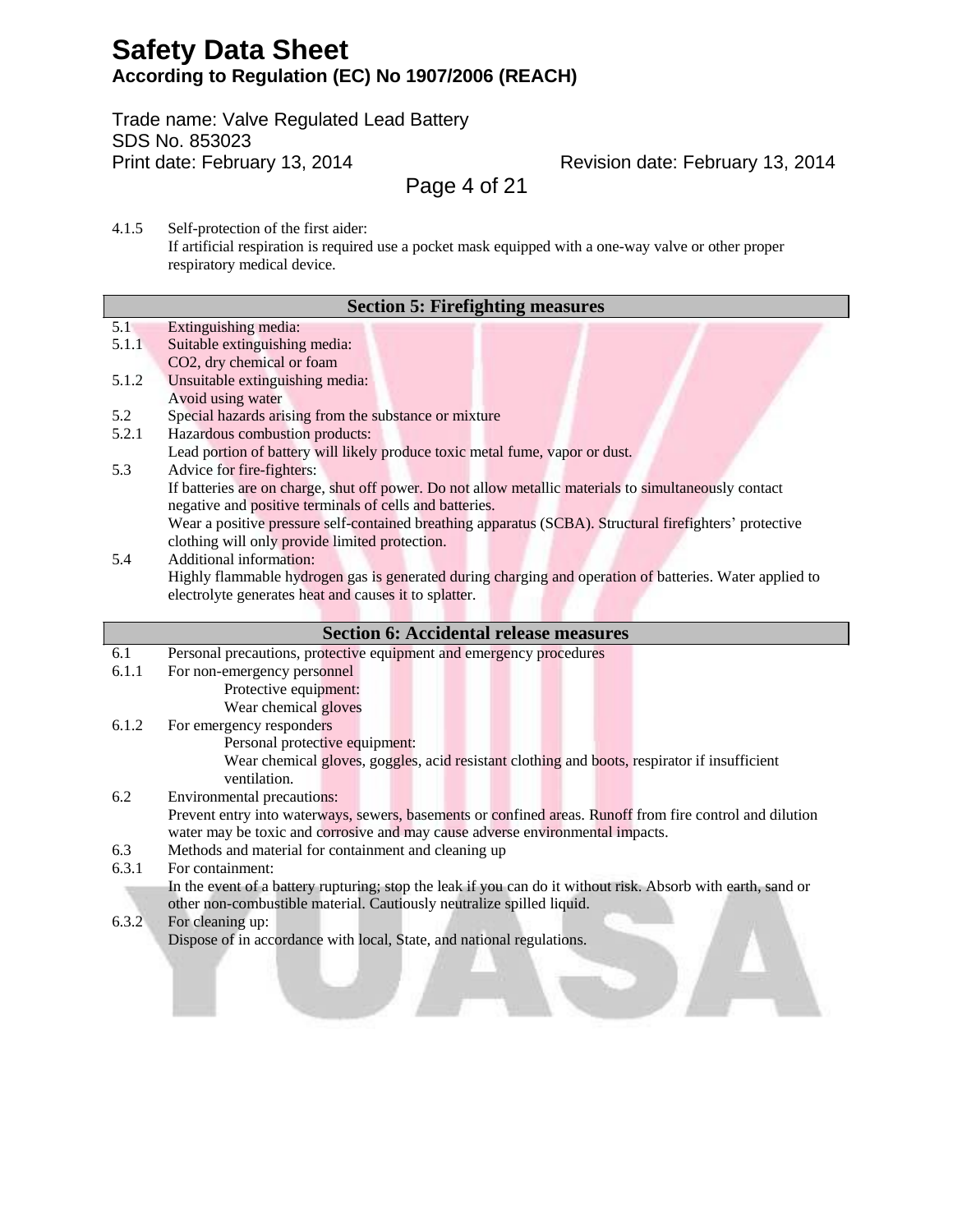Trade name: Valve Regulated Lead Battery SDS No. 853023 Print date: February 13, 2014

Revision date: February 13, 2014

Page 5 of 21

|       | <b>Section 7: Handling and storage</b>                                                                            |
|-------|-------------------------------------------------------------------------------------------------------------------|
| 7.1   | Precautions for safe handling                                                                                     |
| 7.1.1 | Protective measures:                                                                                              |
|       | Handle batteries cautiously. Do not tip to avoid spills (if filled with electrolyte). Avoid contact with internal |
|       | components. Wear protective clothing when filling or handling batteries. Follow manufacturer's                    |
|       | instructions for installation and service. Do not allow conductive material to touch the battery terminals.       |
|       | Short circuit may occur and cause battery failure and fire.                                                       |
| 7.1.2 | Advice on general occupational hygiene                                                                            |
|       | Wash thoroughly with soap and water after handling and before eating, drinking, or using tobacco.                 |
|       | Eyewash stations and safety showers should be provided with unlimited water supply. Handle in                     |
|       | accordance with good industrial hygiene and safety practice.                                                      |
| 7.2   | Conditions for safe storage, including any incompatibilities                                                      |
|       | Technical measures and storage conditions:                                                                        |
|       | Store in a cool/low-temperature, well-ventilated place away from heat and ignition sources. Batteries             |
|       | should be stored under roof for protection against adverse weather conditions. Place cardboard between            |
|       | layers of stacked batteries to avoid damage and short circuits. Store batteries on an impervious surface.         |
|       | Storage class:                                                                                                    |

Class 8B: Non-flammable corrosive materials

 $\overline{8.1}$  Control p

## **Section 8: Exposure controls/personal protection**

| 0.1<br>COMO parameters<br>8.1.1<br>Occupational exposure limits:                                                                   |                      |                 |           |                                                                                                                                                                    |                                            |
|------------------------------------------------------------------------------------------------------------------------------------|----------------------|-----------------|-----------|--------------------------------------------------------------------------------------------------------------------------------------------------------------------|--------------------------------------------|
| Limit value type<br>(country of origin)                                                                                            | Substance name       | $EC-N0$ .       | CAS-No    | Limit value                                                                                                                                                        | Monitoring and<br>observation<br>processes |
| TWA(ACGIH USA)<br>TWA (CA)<br>TWA (FI)<br>STEL(ME)<br>TWA (ME)<br>TWA (NIOSH USA)                                                  | Tin                  | $231 - 141 - 8$ | 7440-31-5 | $2$ mg/m $3$<br>$2$ mg/m $3$<br>$2$ mg/m $3$<br>$4$ mg/m $3$<br>$2$ mg/m $3$<br>$2 \text{ mg/m}$                                                                   |                                            |
| STEL (CH)<br>TWA (CH)<br>TWA (ACGIH USA)<br>TWA (CA)<br>TWA (FI)<br>TWA (JP)<br>TWA(ME)<br><b>TWA(NIOSH USA)</b><br>TWA (OSHA USA) | Antimony             | $231 - 146 - 5$ | 7440-36-0 | $1.5 \text{ mg/m}$<br>$0.5$ mg/m $3$<br>$0.5$ mg/m $3$<br>$0.5$ mg/m $3$<br>$0.5$ mg/m $3$<br>$0.1$ mg/m $3$<br>$0.5$ mg/m $3$<br>$0.5$ mg/m $3$<br>$0.5$ mg/m $3$ |                                            |
| TWA (ACGIH)<br>TWA (CA ON)<br>STEL(CA QU)<br>TWA(CA QU)<br>STEL (CH)<br>TWA(CH)<br>STEL(FI)<br>TWA(FI)                             | <b>Sulfuric Acid</b> | 231-639-5       | 7664-93-9 | $0.2 \text{ mg/m}$<br>$0.2$ mg/m $3$<br>$3$ mg/m $3$<br>$1 \text{ mg/m}$<br>$2$ mg/m $3$<br>$1$ mg/m $3$<br>$1$ mg/m $3$<br>$0.2$ mg/m $3$                         | Thoracic fraction<br>Thoracic              |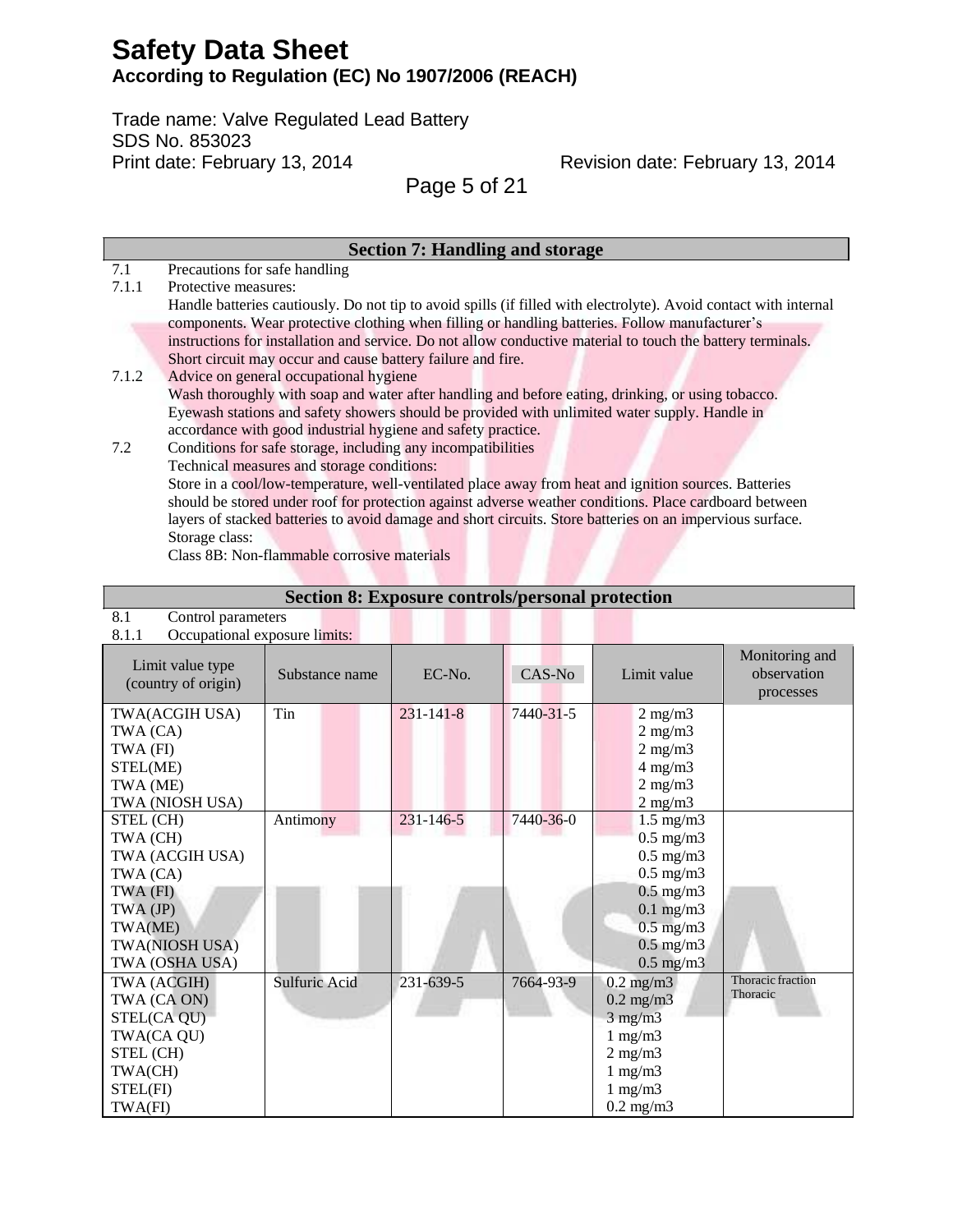Trade name: Valve Regulated Lead Battery SDS No. 853023 Print date: February 13, 2014

Revision date: February 13, 2014

Page 6 of 21

| Ceiling(DE)<br>MAK(DE)<br>Ceiling(JP)<br>TWA(ME)<br>TWA(NIOSH)<br>TWA(OSHA)                                                                                         |      |                 |           | $0.1$ mg/m3 peak<br>$0.1$ mg/m $3$<br>$1 \text{ mg/m}$<br>$1 \text{ mg/m}$<br>$1 \text{ mg/m}$<br>$1 \text{ mg/m}$                                                                                                         | Inhalable fraction<br>Inhalable fraction                                                         |
|---------------------------------------------------------------------------------------------------------------------------------------------------------------------|------|-----------------|-----------|----------------------------------------------------------------------------------------------------------------------------------------------------------------------------------------------------------------------------|--------------------------------------------------------------------------------------------------|
| TWA (ACGIH)<br>TWA(CA ON)<br>TWA(CA QU)<br>STEL(CH)<br>TWA(CH)<br>TWA(FI)<br><b>Biological Limit Value</b><br>(FI)<br>TWA(JP)<br>TWA(ME)<br>TWA(NIOSH)<br>TWA(OSHA) | Lead | $231 - 100 - 4$ | 7439-92-1 | $0.05$ mg/m $3$<br>$0.05$ mg/m $3$<br>$0.05$ mg/m $3$<br>$0.15(0.09)$ mg/m3<br>$0.05(0.03)$ mg/m3<br>$0.1 \text{ mg/m}$<br>$1.4 \text{ umol/L}$<br>$0.1 \text{ mg/m}$<br>$0.15$ mg/m3<br>$0.05$ mg/m3<br>$50 \text{ ug/m}$ | Designated substance<br>regulation<br>Dust (fume)<br>Dust (fume)<br>Dust<br>As Pb, dust and fume |

8.2 Exposure controls

8.2.1 Appropriate engineering controls: Store and charge in a well-ventilated area. General dilution ventilation is acceptable.

- 8.2.2 Personal protective equipment:
- 8.2.2.1 Pictograms:



8.2.2.2 Eye/Face protection:

Wear protective eyewear (goggles, face shield or safety glasses with side shields).

- 8.2.2.3 Skin protection:
	- Wear protective gloves.

No skin protection is ordinarily required under normal conditions of use. In accordance with industrial hygiene practices. If contact with leaking battery is expected, precautions should be taken to avoid skin contact. Under severe exposure or emergency conditions, wear acid resistant clothing and boots.

### 8.2.2.4 Respiratory protection:

In case of insufficient ventilation, wear suitable respiratory equipment.

### **Section 9: Physical and Chemical Properties**

9.1 Information on basic physical and chemical properties

- 9.1.1 Appearance Physical state: Solid Color: Clear (electrolyte) Odor: Odorless Odor threshold: No Data
- 9.1.2 Safety relevant basic data pH (20 ˚C): No Data Melting point/range (˚C): No Data Initial boiling point/range (˚C): 95-95.555 Decomposition temperature (˚C): No Data Flash point (˚C): No Data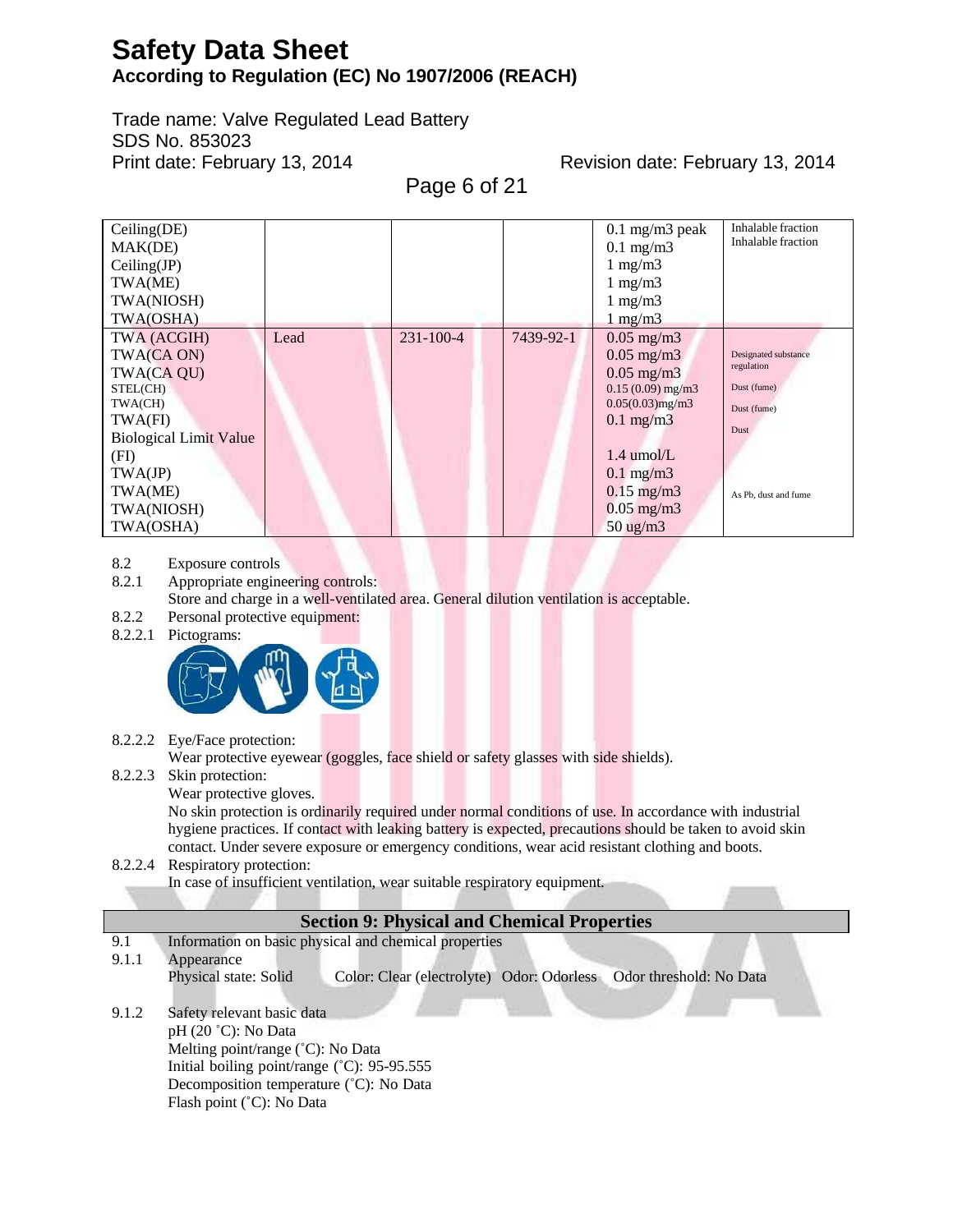Trade name: Valve Regulated Lead Battery SDS No. 853023 Print date: February 13, 2014

Revision date: February 13, 2014

Page 7 of 21

Ignition temperature (˚C): No Data Vapor pressure (hPa): 10 mmHg Vapor density ( $air = 1$ ): 1 Density (g/cm3)at ˚C: 75.8523-84.2803 lbs/ft3 Bulk density (kg/m3): No Data Water solubility (20°C in g/l): 100% Solubility(ies): No Data Partition coefficient: No Data N-Octanol/Water (log Po/w): No Data Viscosity, dynamic (mPa s): No Data

9.1.3 Physical hazards: Flammable gases Metal corrosion

9.2 Other safety information: Properties of explosive atmospheres (mixtures): Gases and vapors: No Data Dusts: No Data Physical chemical properties of nanoparticles: No Data Limiting oxygen concentration: No Data Bulk density: No Data Solubility in different media: No Data Stability in organic solvents and identity of relevant degradation products: No Data Evaporation rate: No Data Conductivity: No Data Surface tension: No Data Dissociation constant in water (pKa): No Data Oxidation-reduction Potential: No Data Fat solubility (solvent – oil to be specified): No Data Critical temperature: No Data

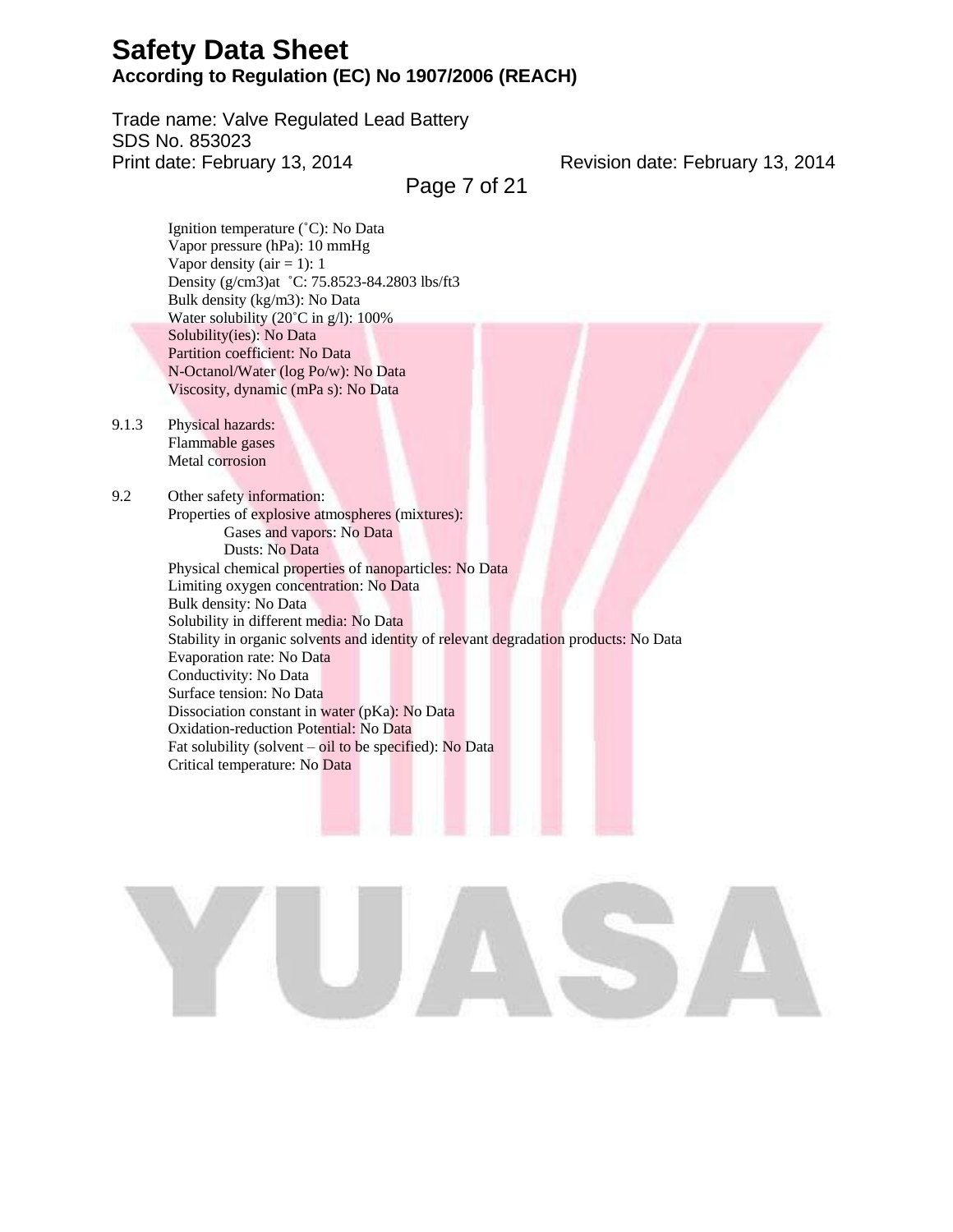Trade name: Valve Regulated Lead Battery SDS No. 853023 Print date: February 13, 2014

Revision date: February 13, 2014

Page 8 of 21

|      | <b>Section 10: Stability and reactivity</b>                                                              |
|------|----------------------------------------------------------------------------------------------------------|
| 10.1 | Reactivity:                                                                                              |
|      | Not reactive                                                                                             |
| 10.2 | Chemical stability:                                                                                      |
|      | Stable under normal temperatures and pressures                                                           |
| 10.3 | Possibility of hazardous reactions                                                                       |
|      | Hazardous polymerization will not occur.                                                                 |
| 10.4 | Conditions to avoid:                                                                                     |
|      | Prolonged overcharge, sources of ignition.                                                               |
| 10.5 | Incompatible materials:                                                                                  |
|      | Sulfuric acid: Contact with combustible and organic materials may cause fire and explosion. Also reacts  |
|      | violently with strong reducing agents, metals, sulfur trioxide, strong oxidizers and water. Contact with |
|      | metals may product toxic sulfur dioxide fumes and may release flammable hydrogen gas.                    |
|      | Lead compounds: Avoid contact with strong bases, acids, combustible organic materials, halides,          |
|      | halogenates, potassium nitrate, permanganate, peroxides, nascent hydrogen, reducing agents and water.    |
| 10.6 | Hazardous decomposition products:                                                                        |
|      | Lead compounds exposed to high temperatures will likely produce toxic metal fume, vapor or dust; contact |

with strong acid/base or presence of nascent hydrogen may generate highly toxic arsine gas. Sulfuric acid: Sulfur trioxide, carbon monoxide, sulfuric acid mist, sulfur dioxide and hydrogen.

**Section 11: Toxicological Information**

| 11.1<br>Information on toxicological effects: |                                   |                |                             |                            |  |
|-----------------------------------------------|-----------------------------------|----------------|-----------------------------|----------------------------|--|
| Lead (7439-92-1)                              | Effect dose /                     | <b>Species</b> | Method                      | Time                       |  |
| Acute oral toxicity                           | $155 \text{ mg/kg}$               | Human          | LDL <sub>o</sub>            |                            |  |
| Acute oral toxicity                           | $1050$ ug/kg                      | Rat            | <b>TDLo</b>                 | 30 Weeks(int.)             |  |
| Acute inhalative toxicity (dust/mist)         | $0.011$ mg/m3                     | Human          | <b>LCL<sub>o</sub></b>      | 26 Weeks (int.)            |  |
| Mutagen                                       | $23$ ug/m $3$                     | Rat            | Inhalation                  | 16 Weeks                   |  |
| Reproductive                                  | 790 mg/kg                         | Rat            | TDL <sub>o</sub> (Oral)     |                            |  |
| Reproductive                                  | $3$ mg/m $3$                      | Rat            | <b>TCLo</b><br>(Inhalation) | 1-21 Days preg.            |  |
| Sulfuric Acid (7664-93-9)                     | Effect dose /<br>Concentration    | Species        | Method                      | Time                       |  |
| Acute oral toxicity                           | $2140$ mg/kg                      | Rat            | LD50                        |                            |  |
| Acute inhalative toxicity (vapor)             | $30 \text{ mg/m}$                 | Guinea Pig     | <b>LCL<sub>o</sub></b>      | 7 Days (con.)              |  |
| Acute inhalative toxicity (vapor)             | $510$ mg/m $3$                    | Rat            | LC50                        | 2 Hours                    |  |
| Acute inhalative toxicity (vapor)             | $3$ mg/m $3$                      | Human          | <b>LCL<sub>o</sub></b>      | 24 Weeks                   |  |
| Irritation                                    | $5 \text{ mg}$                    | Rabbit         | SEV (eye)                   | 30 second rinse            |  |
| Irritation                                    | $250$ ug                          | Rabbit         | SEV (eye)                   |                            |  |
| Antimony (7440-36-0)                          | Effect dose /<br>Concentration    | Species        | Method                      | Time                       |  |
| Acute oral toxicity                           | $100 \frac{\text{mg}}{\text{kg}}$ | Rat            | LD50                        |                            |  |
| Acute inhalative toxicity (dust/mist)         | $13.5 \text{ mg/m}$               | Human          | <b>LCL<sub>o</sub></b>      | 4 Hours                    |  |
| Tumorigen/Carcinogen                          | $50$ mg/m $3$                     | Rat            | <b>TCLo</b>                 | 7 hours 52 weeks<br>(int.) |  |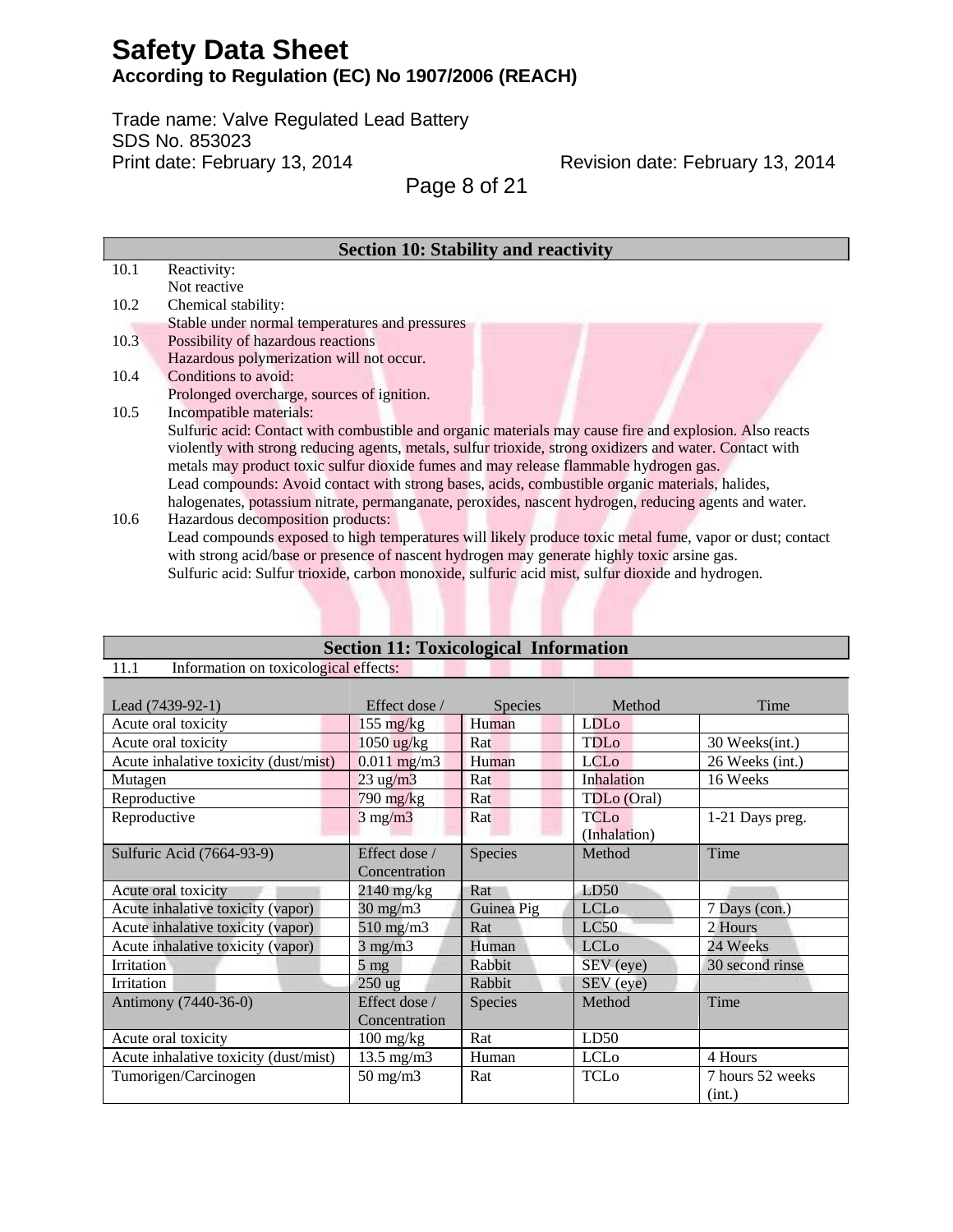Trade name: Valve Regulated Lead Battery SDS No. 853023 Print date: February 13, 2014

## Revision date: February 13, 2014

Page 9 of 21

| Arsenic (7440-38-2) | Effect dose /       | <b>Species</b> | Method                  | Time           |
|---------------------|---------------------|----------------|-------------------------|----------------|
|                     | Concentration       |                |                         |                |
| Acute oral toxicity | $763 \text{ mg/kg}$ | Rat            | LD50                    |                |
| Acute oral toxicity | $5 \text{ mg/kg}$   | Rat            | <b>LDL</b> <sub>o</sub> |                |
| Mutagen             | $0.211$ mg/L        | Human          | Oral                    | 15 Years       |
| Reproductive        | $605 \text{ ug/kg}$ | Rat            | TDLo                    | 35 weeks preg. |

## 11.2 Other information:

11.2.1 Carcinogenic Effects:

The International Agency for Research on Cancer (IARC) has classified "strong inorganic acid mist containing sulfuric acid" as a Category 1 carcinogen, a substance that is carcinogenic to humans. **This classification does not apply to liquid forms of sulfuric acid or sulfuric acid solutions contained within a battery.** Batteries subjected to abusive charging at excessively high currents for prolonged periods without vent caps in place may create a surrounding atmosphere of the offensive strong inorganic acid mist containing sulfuric acid.

| Carcinogenic Effects                              |                           |                      |                                               |  |  |  |
|---------------------------------------------------|---------------------------|----------------------|-----------------------------------------------|--|--|--|
|                                                   | IARC<br><b>NTP</b><br>CAS |                      |                                               |  |  |  |
| Sulfuric acid                                     | 7664-93-9                 | Group 1-Carcinogenic | Not established                               |  |  |  |
| Lead<br>7439-92-1<br>Group 2A-Probable Carcinogen |                           |                      | Reasonably anticipated to be human carcinogen |  |  |  |

### 11.2.2 Routes of exposure:

11.2.2.1 In case of ingestion:

Acute (Immediate): Under normal conditions of use, no health effects are expected. Lead ingestion may cause abdominal pain, nausea, vomiting, diarrhea and severe cramping.

### Chronic (Delayed): No data available

11.2.2.2 In case of skin contact:

Acute (Immediate): Under normal conditions of use, no health effects are expected.

Chronic (Delayed): No data available

### 11.2.2.3 In case of inhalation:

Acute (Immediate): Under normal conditions of use, no health effects are expected. Contents of an open battery can cause respiratory irritation.

Chronic (Delayed): Repeated and prolonged exposure may cause irritation.

### 11.2.2.4 In case of eye contact:

Acute (Immediate): Under normal conditions of use, no health effects are expected. Exposure to dust may cause irritation.

Chronic (Delayed): No data available

### **Section 12: Ecological information**

12.1 Toxicity: Aquatic toxicity

## 12.1.1 Substances

Acute (short-term) toxicity: Sulfuric Acid

| Effect dose       | Exposure time | Species           | Method | Evaluation | Remark                                    |
|-------------------|---------------|-------------------|--------|------------|-------------------------------------------|
| $82 \text{ mg/L}$ | 24 Hours      | Brachvdanio rerio | LC50   |            |                                           |
| $22 \text{ mg/L}$ | 96 Hours      | Cyprinus carpio   | LOEC   |            | Lowest observable<br>effect concentration |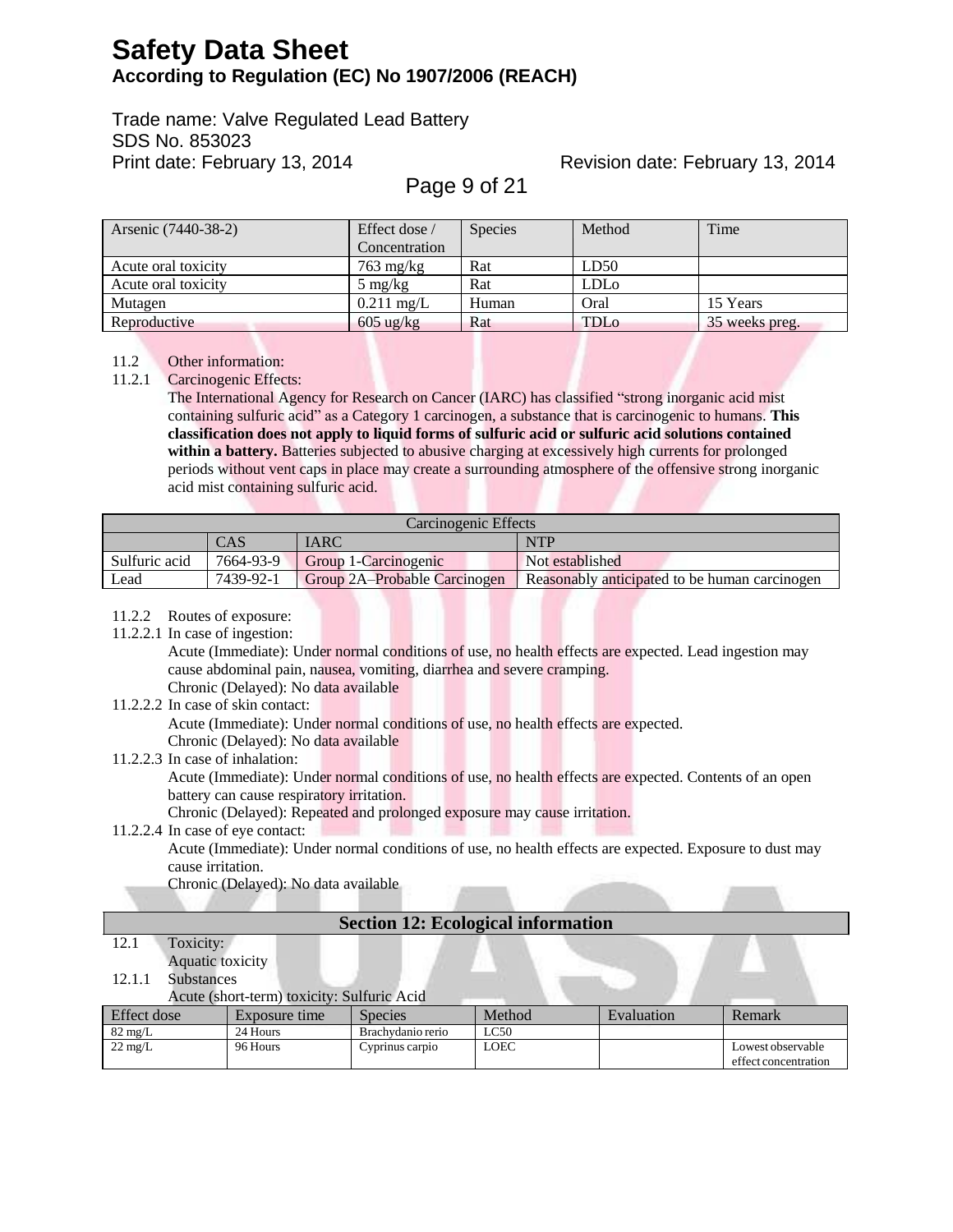Trade name: Valve Regulated Lead Battery SDS No. 853023 Print date: February 13, 2014

Revision date: February 13, 2014

Page 10 of 21

|        | <b>Section 13: Disposal considerations</b>                                                                    |
|--------|---------------------------------------------------------------------------------------------------------------|
| 13.1   | Waste treatment methods                                                                                       |
| 13.1.1 | Product/packaging disposal:                                                                                   |
|        | Dispose of content and/or container in accordance with local, regional, national, and/or international        |
|        | regulations.                                                                                                  |
| 13.1.2 | Waste codes/waste designations according to EWC/AVV:                                                          |
|        | 16 06 01*                                                                                                     |
| 13.2   | Additional information:                                                                                       |
|        | Any waste marked with an asterisk (*) is considered as a hazardous waste pursuant to Directive                |
|        | 91/689/EEC on hazardous waste, and subject to the provisions of that Directive unless Article 1(5) of that    |
|        | Directive applies.                                                                                            |
|        |                                                                                                               |
|        | <b>Section 14: Transport Information</b>                                                                      |
| 14.1   | Land transport (CFR 49: DOT)                                                                                  |
|        | These batteries have been tested and meet the non-spillable criteria listed in CFR49, 173.159 (d) (3) (i) and |
|        | (ii). Non-spillable batteries are excepted from CFR 49, Subchapter C requirements, provided that the          |
|        | following criteria are met:                                                                                   |
|        | 1.) The batteries must be protected against short circuits and securely packaged.                             |
|        | 2.) The batteries and their outer packaging must be plainly and durably marked "NON-SPILLABLE" or             |
|        | "NONSPILLABLE BATTERY".                                                                                       |
|        | <b>UN-No: UN2800</b>                                                                                          |
|        | Proper shipping name: Batteries, wet, non-spillable                                                           |
|        | Class(es): 8                                                                                                  |
|        | Packing group: III                                                                                            |
|        | Hazard label(s): 8                                                                                            |
|        | Special provision(s)/Exceptions: 159a                                                                         |
|        |                                                                                                               |
| 14.2   | Land transport (ADR/RID/GGVSEB):                                                                              |
|        | Non-spillable batteries are not subject to the requirements of ADR if, at a temperature of 55C, the           |
|        | electrolyte will not flow from a ruptured or cracked case and there is no free liquid to flow and if, as      |
|        | packaged for carriage, the terminals are protected from short circuit.                                        |
|        | <b>UN-No: UN2800</b>                                                                                          |
|        | Proper shipping name: Batteries, Wet, Not-Spillable                                                           |
|        | Class(es): 8                                                                                                  |
|        | <b>Classification Code: C11</b>                                                                               |
|        | Packing group:                                                                                                |
|        | Hazard label(s):8                                                                                             |
|        | Special provision(s): $238$ , $295$ , $598$                                                                   |
|        |                                                                                                               |
|        |                                                                                                               |
|        |                                                                                                               |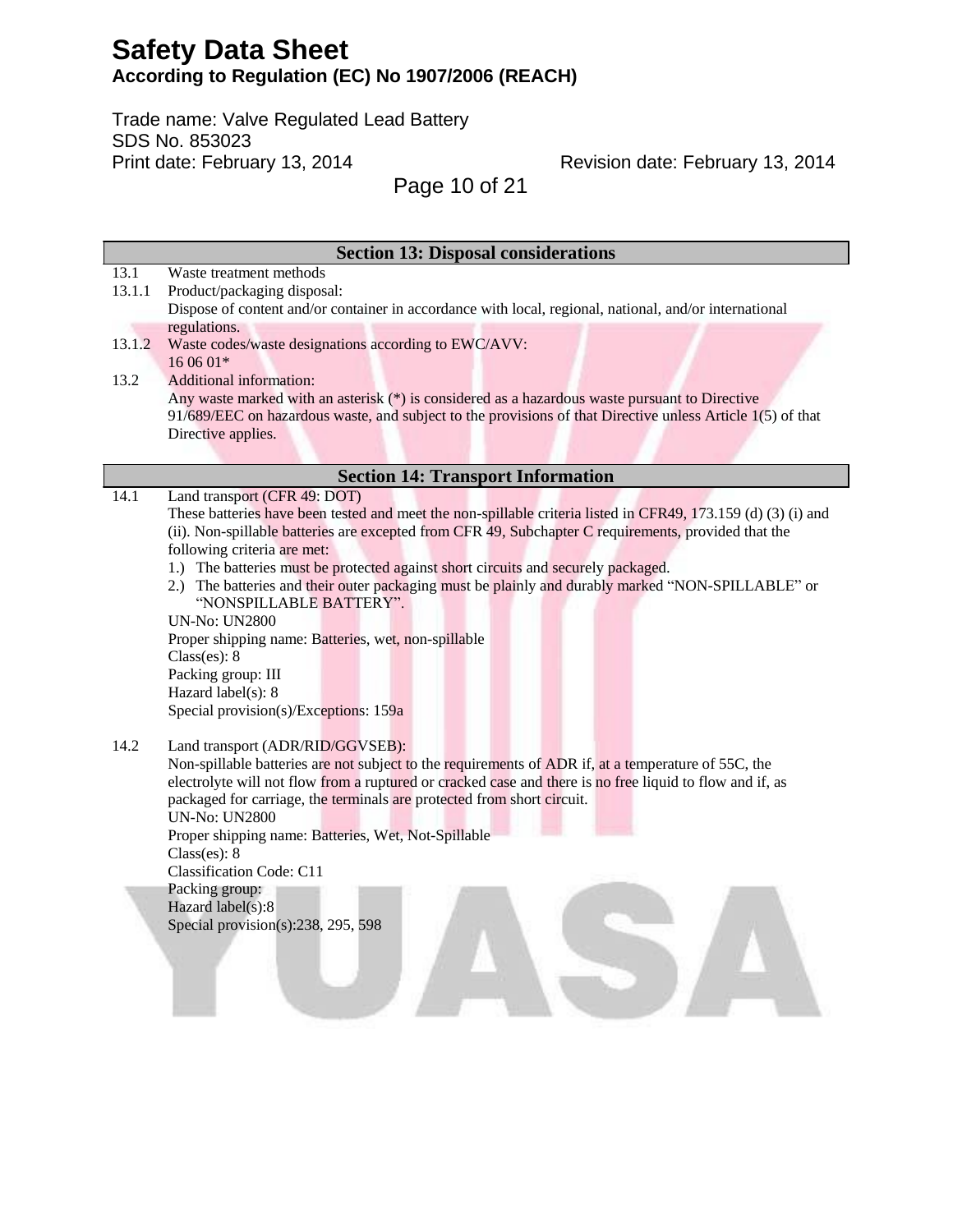Trade name: Valve Regulated Lead Battery SDS No. 853023 Print date: February 13, 2014

Revision date: February 13, 2014

Page 11 of 21

14.3 Land transport (TDG):

These batteries have been tested and meet the non-spillable criteria. Non-spillable batteries are excepted provided that the following criteria are met:

- 1.) The batteries must be protected against short circuits and securely packages.
- 2.) The batteries and their outer packaging must be plainly and durably marked "NON-SPILLABLE" or "NONSPILLABLE BATTERY".

UN-No: UN2800 Proper shipping name: Batteries, Wet, Non-Spillable Class(es): 8 Packing group: III Hazard label(s): 8 Special provision(s): 39

#### 14.4 Sea transport (IMDG-Code/GGVSee):

These batteries have been tested and meet the non-spillable criteria listed in IMDG Code Special Provision 238.1 and .2; therefore, are not subject to the provisions of the IMDG Code provided that the battery terminals are protected against short circuits when packaged for transport. UN No: UN2800

Proper shipping name: Batteries, Wet, Non-Spillable Class(es): 8 Packing group: III Marine Pollutant: No Special provision(s): 29, 238

14.5 Air transport (ICAO-IATA/DGR):

Yuasa VRLA batteries have been tested and meet the non-spillable criteria listed in IATA Packing Instruction 872 and Special Provision A67. These batteries are excepted from all IATA regulations provided that the battery terminals are protected against short circuits. The words "Not Restricted, as per Special Provision A67" must be included in the description on the Air Waybill. UN No: UN2800 Proper shipping name: Batteries, Wet, Non-Spillable Class(es): 8

Packing group: III Special provision(s): A48, A67, A164, A183

### **Section 15: Regulatory Information**

15.1 Safety, health and environmental regulations/legislation specific for the mixture

### 15.1.1 National regulations(Canada):

WHMIS Classification:

Class E: Corrosive materials present at greater than 1%

This product has been classified in accordance with the hazard criteria of the Controlled Products Regulations (CPR) and the MSDS *contains all the information required by the Controlled Products Regulations.*

Canada DSL:

The following substances are listed on the Canadian DSL:

Lead (7439-92-1); Sulfuric Acid (7664-93-9); Antimony (7440-36-0); Tin (7440-31-5); Arsenic (7440-38-2); Calcium (7440-70-2)

Canada NDSL:

None of the components on this SDS are listed on the Canadian NDSL: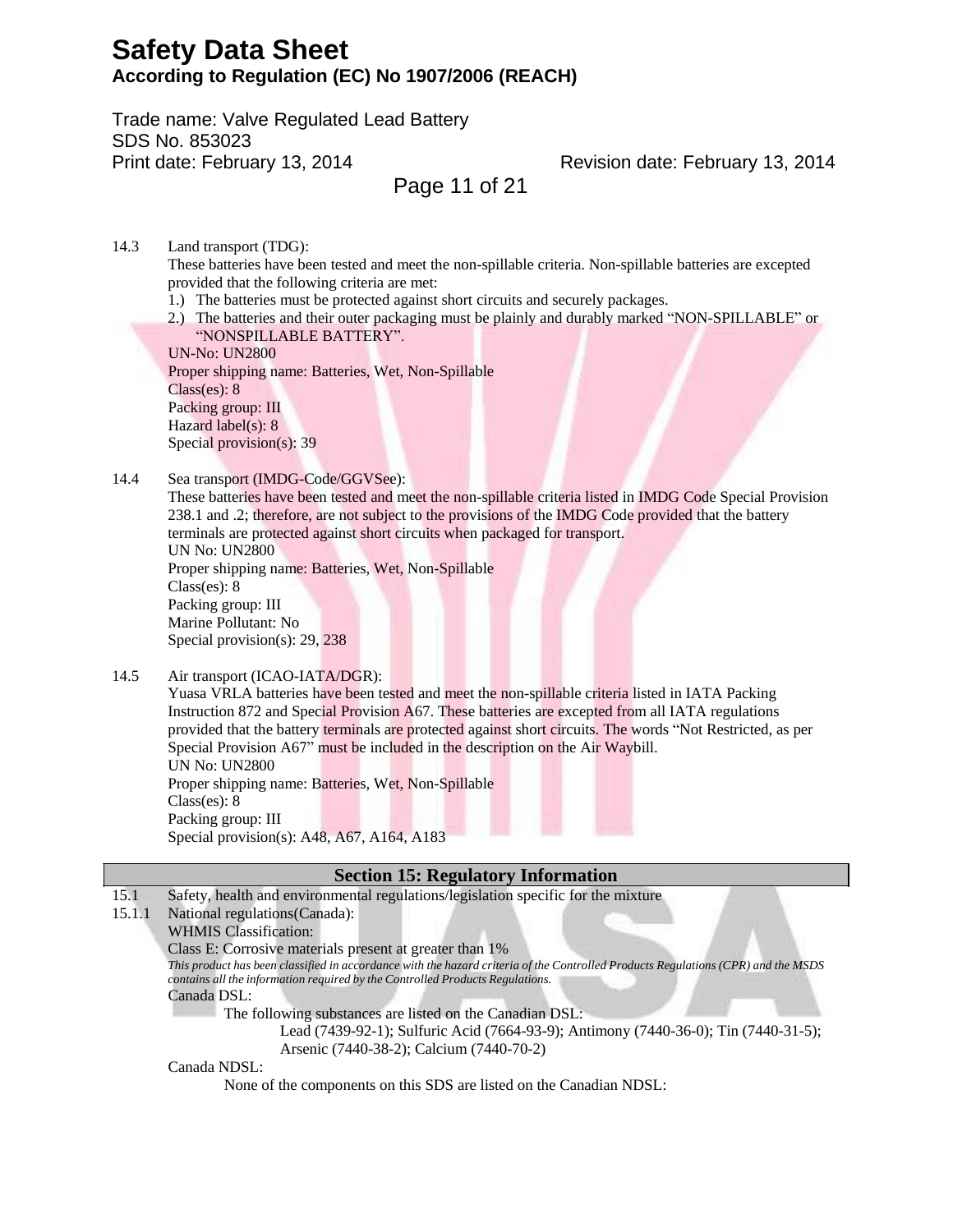Trade name: Valve Regulated Lead Battery SDS No. 853023 Print date: February 13, 2014

## Revision date: February 13, 2014

Page 12 of 21

WHMIS:

| <b>Ingredient Disclosure List</b> |           |           |                    |  |  |
|-----------------------------------|-----------|-----------|--------------------|--|--|
| Substance                         | CAS No.   | $Wt\%$    | Disclosure Limit % |  |  |
| Calcium                           | 7440-70-2 | $0.002\%$ | Not Listed         |  |  |
| Sulfuric Acid                     | 7664-93-9 | 10-30%    | 1%                 |  |  |
| Lead                              | 7439-92-1 | 63-78%    | $0.1\%$            |  |  |
| Lead as Lead compounds            |           | 63-78%    | <b>Not Listed</b>  |  |  |
| Lead as Lead, inorganic           |           | 63-78%    | 1%                 |  |  |
| compounds                         |           |           |                    |  |  |
| Tin                               | 7440-31-5 | 0.006%    | 1%                 |  |  |
| Antimony                          | 7440-36-0 | $0.2 \%$  | 1%                 |  |  |
| <b>Antimony as Antimony</b>       |           | $0.2\%$   | 1%                 |  |  |
| compounds                         |           |           |                    |  |  |
| Arsenic                           | 7440-38-2 | 0.003%    | $0.1\%$            |  |  |

### CEPA:

Priority Substances List

| Substance               | CAS No.   | $Wt\%$   | <b>Status</b> |
|-------------------------|-----------|----------|---------------|
| Calcium                 | 7440-70-2 | 0.002%   | Not Listed    |
| Sulfuric Acid           | 7664-93-9 | 10-30%   | Not Listed    |
| Lead                    | 7439-92-1 | 63-78%   | Not Listed    |
| Lead as Lead compounds  |           | 63-78%   | Not Listed    |
| Lead as Lead, inorganic |           | 63-78%   | Not Listed    |
| compounds               |           |          |               |
| Tin                     | 7440-31-5 | 0.006%   | Not Listed    |
| Antimony                | 7440-36-0 | $0.2 \%$ | Not Listed    |
| Antimony as Antimony    |           | 0.2%     | Not Listed    |
| compounds               |           |          |               |
| Arsenic                 | 7440-38-2 | 0.003%   | Not Listed    |

15.1.2 National regulations(China):

The following components are listed on the Inventory list for China: Lead (7439-92-1); Sulfuric Acid (7664-93-9); Antimony (7440-36-0); Tin (7440-31-5); Arsenic (7440-38- 2); Calcium (7440-70-2)

15.1.3 National regulations(European Union):

Classification: Xi; C Risk Phrases: R35, R36, R38 Safety Phrases: S1/2, S26, S30, S45 The following components are listed on the EU EINECS: Lead (7439-92-1); Sulfuric acid (7664-93-9); Antimony (7440-36-0); Tin (7440-31-5); Arsenic (7440-38-2); Calcium (7440-70-2)

None of the above mentioned components are listed on the EU ELNICS.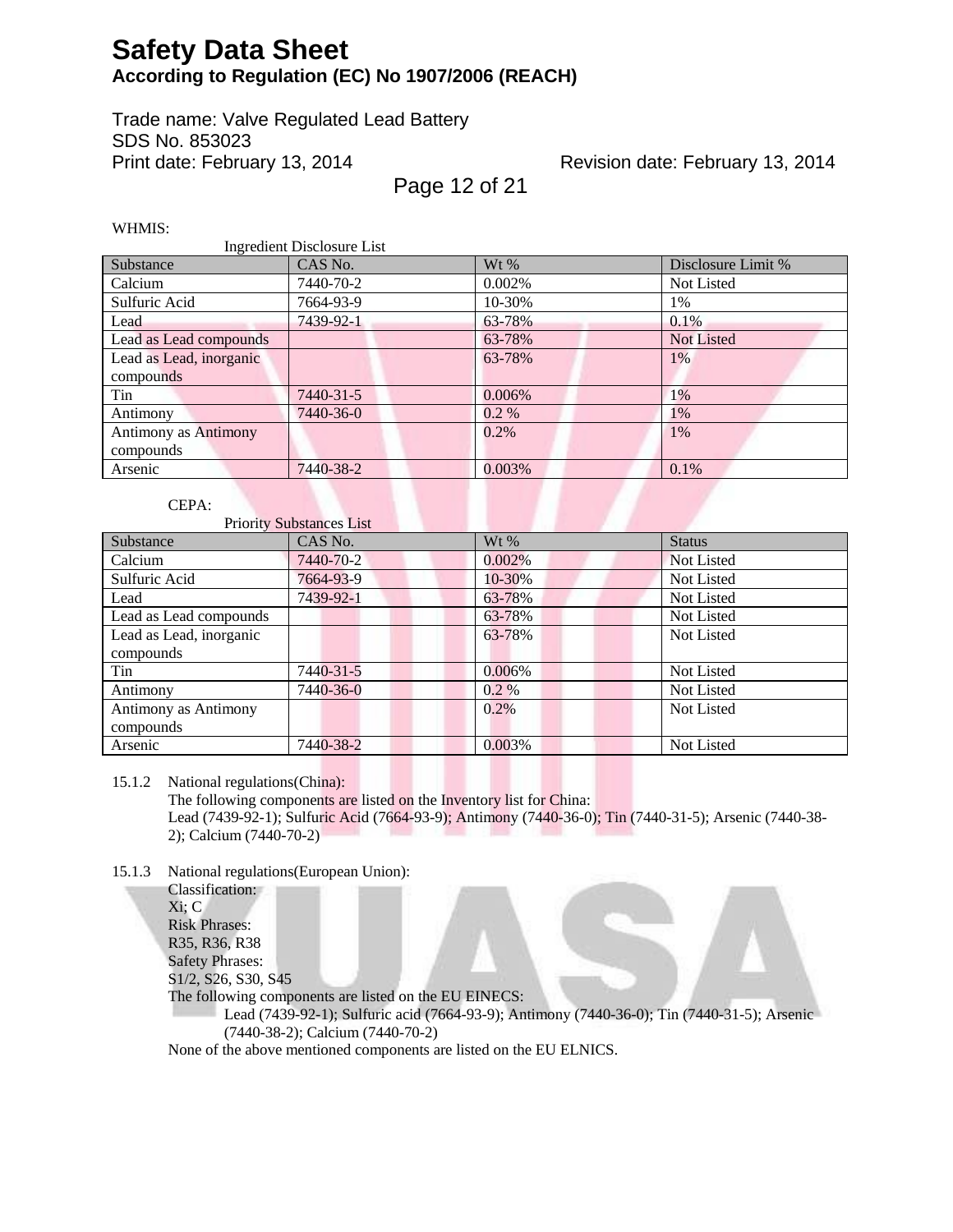Trade name: Valve Regulated Lead Battery SDS No. 853023 Print date: February 13, 2014

## Revision date: February 13, 2014

Page 13 of 21

CLP (1272/2008) Concentration Limits

| Substance                   | <b>CAS</b> | WT%     | <b>Concentration Limit</b>                             |
|-----------------------------|------------|---------|--------------------------------------------------------|
| Calcium                     | 7440-70-2  | 0.002   | <b>Not Listed</b>                                      |
| Sulfuric Acid               | 7664-93-9  | $10-30$ | 15% $\leq$ C: C; R35 5% $\leq$ C $\lt$ 15%: Xi; R36/38 |
| Lead                        | 7439-92-1  | 63-78   | Not Listed                                             |
| Lead as Lead compounds      |            | 63-78   | 2.5% <= C: Repr. Cat. 3; R62 1% <= C: Xn; R20/22       |
|                             |            |         | $0.5\% < = C$ : R33                                    |
| Lead as Lead, inorganic     |            | 63-78   | <b>Not Listed</b>                                      |
| compounds                   |            |         |                                                        |
| Tin                         | 7440-31-5  | 0.006   | <b>Not Listed</b>                                      |
| Antimony                    | 7440-36-0  | 0.2     | <b>Not Listed</b>                                      |
| <b>Antimony as Antimony</b> |            | 0.2     | $0.25\% \le C$ : Xn; R20/22                            |
| compounds                   |            |         |                                                        |
| Arsenic                     | 7440-38-2  | 0.003   | <b>Not Listed</b>                                      |

| Substance                         | CAS       | WT %    | <b>Substances and Preparations</b>                                |
|-----------------------------------|-----------|---------|-------------------------------------------------------------------|
| Calcium                           | 7440-70-2 | 0.002   | <b>Not Listed</b>                                                 |
| Sulfuric Acid                     | 7664-93-9 | $10-30$ | B                                                                 |
| Lead                              | 7439-92-1 | 63-78   | <b>Not Listed</b>                                                 |
| Lead as Lead compounds            |           | 63-78   | A, E, 1 (except those specified elsewhere in the annex)           |
| Lead as Lead, inorganic compounds |           | 63-78   | Not Listed                                                        |
| Tin                               | 7440-31-5 | 0.006   | <b>Not Listed</b>                                                 |
| Antimony                          | 7440-36-0 | 0.2     | <b>Not Listed</b>                                                 |
| Antimony as Antimony compounds    |           | 0.2     | A, 1 (except tetroxide, pentoxide, trisulphide, pentasulphide and |
|                                   |           |         | those specified elsewhere in the annex)                           |
| Arsenic                           | 7440-38-2 | 0.003   | Not Listed                                                        |

#### Germany

Lead Restrictions:

Lead concentration in the blood above 300  $\mu$ g/L in male employees and 100  $\mu$ g/L in female employees requires additional training for personal hygiene and vigilance. Lead concentration in the blood above 350 μg/L in male employees and 200 μg/L in female employees requires additional training for personal hygiene and vigilance; Lead concentration in the blood above 400 μg/L in male employees and 300 μg/L in female employees requires additional training for personal hygiene and vigilance; See TRGS 505 for detailed regulations regarding lead and lead compounds.

Employment restrictions for employees below the age of 18 years; Employment restrictions for pregnant or breastfeeding women; Prohibited for use at home based workplaces; Restrictions apply for use of lead compounds in packaging material, drinking water systems, cars, electrical and electronical devices; See TRGS 505 for detailed regulations regarding lead and lead compounds.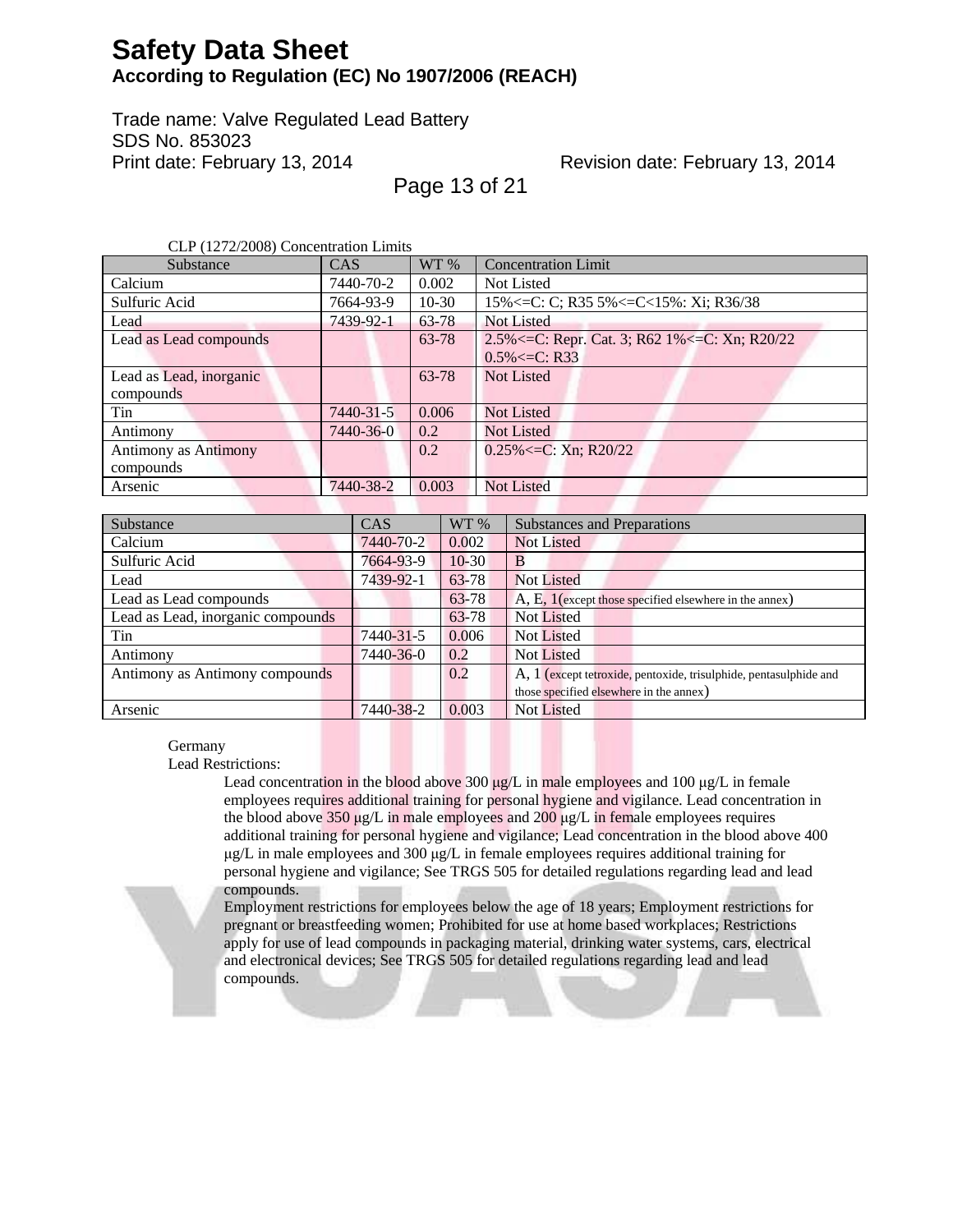Trade name: Valve Regulated Lead Battery SDS No. 853023 Print date: February 13, 2014

# Revision date: February 13, 2014

Page 14 of 21

| Revision date: February 13, 2014 |  |  |
|----------------------------------|--|--|
|----------------------------------|--|--|

|--|

| Substance                         | <b>CAS</b> | WT %    | <b>Emission Limit</b>                            |
|-----------------------------------|------------|---------|--------------------------------------------------|
| Calcium                           | 7440-70-2  | 0.002   | Not Listed                                       |
| Sulfuric Acid                     | 7664-93-9  | $10-30$ | Not Listed                                       |
| Lead                              | 7439-92-1  | 63-78   | 2.5 g/h Mass flow (class II); 0.5 mg/m3 mass     |
|                                   |            |         | concentration (Class II)                         |
| Lead as Lead compounds            |            | 63-78   | 2.5 m/h Mass flow (Class II, as Pb); $0.5$ mg/m3 |
|                                   |            |         | Mass concentration (Class II, as Pb)             |
| Lead as Lead, inorganic compounds |            | 63-78   | <b>Not Listed</b>                                |
| Tin                               | 7440-31-5  | 0.006   | 5 g/h Mass flow (Class III); 1 mg/m3 Mass        |
|                                   |            |         | concentration (Class III)                        |
| Antimony                          | 7440-36-0  | 0.2     | 5 g/h Mass flow (Class III); 1 mg/m3 Mass        |
|                                   |            |         | concentration (Class III)                        |
| Antimony as Antimony compounds    |            | 0.2     | 5 g/h Mass flow (Class III, as Sb); 1 mg/m3 Mass |
|                                   |            |         | concentration (Class III, as Sb)                 |
| Arsenic                           | 7440-38-2  | 0.003   | <b>Not Listed</b>                                |

15.1.4 National regulations(Japan):

Lead (7439-92-1); Sulfuric Acid (7664-93-9); Antimony (7440-36-0); Tin (7440-31-5); Arsenic (7440-38-2); Calcium (7440-70-2)

#### ISHL Harmful substances whose names are to be indicated on the label

| Substance                         | <b>CAS</b> | WT %    | Limit             |
|-----------------------------------|------------|---------|-------------------|
| Calcium                           | 7440-70-2  | 0.002   | Not Listed        |
| Sulfuric Acid                     | 7664-93-9  | $10-30$ | <b>Not Listed</b> |
| Lead                              | 7439-92-1  | 63-78   | $0.1\%$ weight    |
| Lead as Lead compounds            |            | 63-78   | $0.1\%$ weight    |
| Lead as Lead, inorganic compounds |            | 63-78   | Not Listed        |
| Tin                               | 7440-31-5  | 0.006   | Not Listed        |
| Antimony                          | 7440-36-0  | 0.2     | Not Listed        |
| Antimony as Antimony compounds    |            | 0.2     | Not Listed        |
| Arsenic                           | 7440-38-2  | 0.003   | $0.1\%$ weight    |
|                                   |            |         |                   |

#### ISHL Prevention of Lead Poisoning

| Substance                         | CAS       | WT %    | <b>Status</b>     |
|-----------------------------------|-----------|---------|-------------------|
| Calcium                           | 7440-70-2 | 0.002   | Not Listed        |
| Sulfuric Acid                     | 7664-93-9 | $10-30$ | Not Listed        |
| Lead                              | 7439-92-1 | 63-78   | Not Listed        |
| Lead as Lead compounds            |           | 63-78   | Not Listed        |
| Lead as Lead, inorganic compounds |           | 63-78   | Not Listed        |
| Tin                               | 7440-31-5 | 0.006   | <b>Not Listed</b> |
| Antimony                          | 7440-36-0 | 0.2     | <b>Not Listed</b> |
| Antimony as Antimony compounds    |           | 0.2     | Not Listed        |
| Arsenic                           | 7440-38-2 | 0.003   | <b>Not Listed</b> |

The following chemicals are on the Japanese ENCS: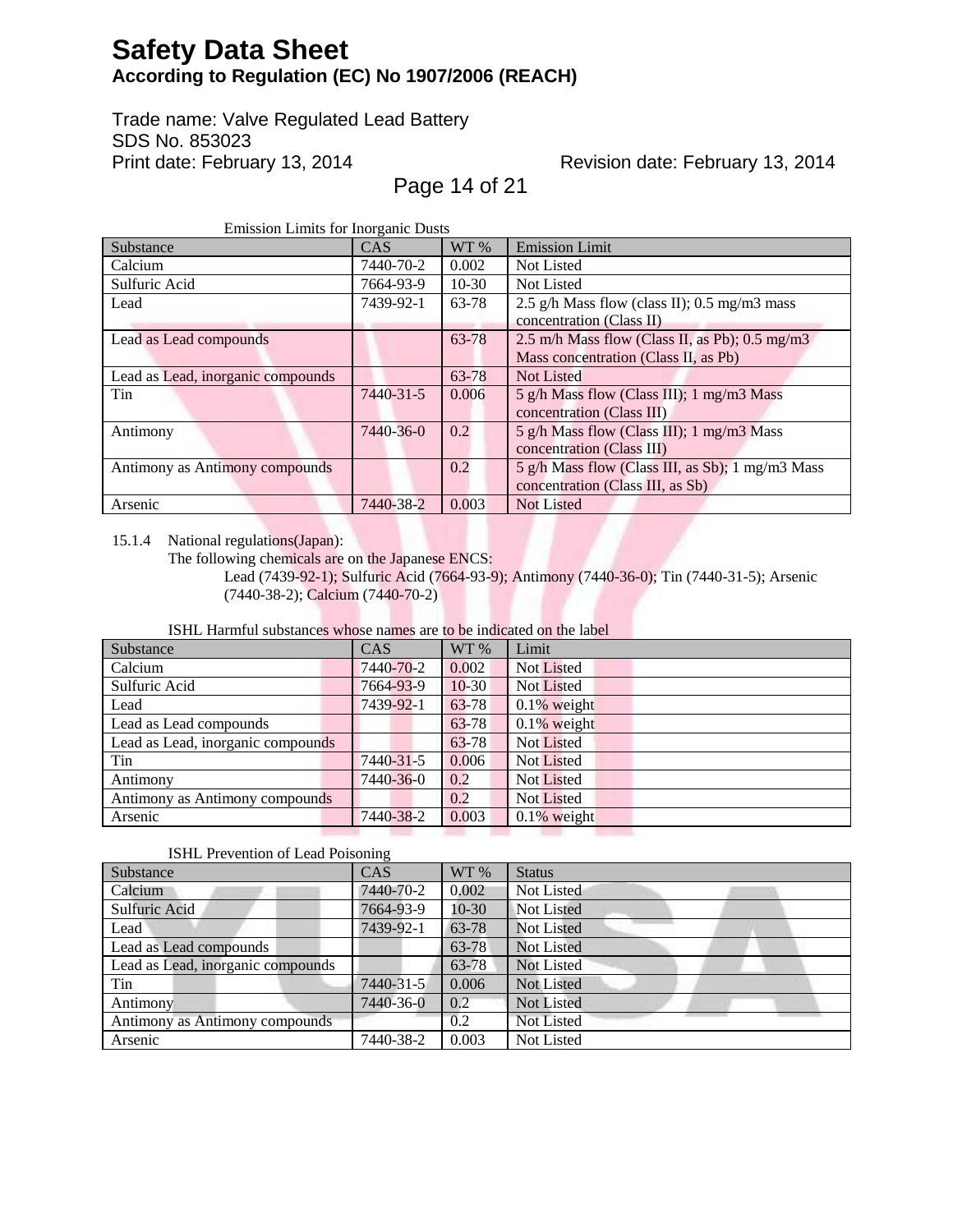Trade name: Valve Regulated Lead Battery SDS No. 853023 Print date: February 13, 2014

Revision date: February 13, 2014

Page 15 of 21

| <b>ISHL Notifiable Substances</b> |           |         |                   |  |
|-----------------------------------|-----------|---------|-------------------|--|
| Substance                         | CAS       | WT %    | Limit             |  |
| Calcium                           | 7440-70-2 | 0.002   | Not Listed        |  |
| Sulfuric Acid                     | 7664-93-9 | $10-30$ | 1% weight         |  |
| Lead                              | 7439-92-1 | 63-78   | $0.1\%$ weight    |  |
| Lead as Lead compounds            |           | 63-78   | <b>Not Listed</b> |  |
| Lead as Lead, inorganic compounds |           | 63-78   | $0.1\%$ weight    |  |
| Tin                               | 7440-31-5 | 0.006   | $0.1\%$ weight    |  |
| Antimony                          | 7440-36-0 | 0.2     | $0.1\%$ weight    |  |
| Antimony as Antimony compounds    |           | 0.2     | $0.1\%$ weight    |  |
| Arsenic                           | 7440-38-2 | 0.003   | $0.1\%$ weight    |  |

Air Pollution Control Law: Emission Standards for Air Pollutants

| Substance                         | CAS       | WT %    | <b>Emission Limit</b> |
|-----------------------------------|-----------|---------|-----------------------|
| Calcium                           | 7440-70-2 | 0.002   | Not Listed            |
| Sulfuric Acid                     | 7664-93-9 | $10-30$ | <b>Not Listed</b>     |
| Lead                              | 7439-92-1 | 63-78   | $10-30$ mg/Nm3        |
| Lead as Lead compounds            |           | 63-78   | 10-30 mg/Nm3          |
| Lead as Lead, inorganic compounds |           | 63-78   | <b>Not Listed</b>     |
| Tin                               | 7440-31-5 | 0.006   | <b>Not Listed</b>     |
| Antimony                          | 7440-36-0 | 0.2     | Not Listed            |
| Antimony as Antimony compounds    |           | 0.2     | <b>Not Listed</b>     |
| Arsenic                           | 7440-38-2 | 0.003   | Not Listed            |

### Pollutant Release Transfer Register (PRTR): Class 1 Substances

| Substance                         | CAS       | WT %    | <b>Status</b>                      |
|-----------------------------------|-----------|---------|------------------------------------|
| Calcium                           | 7440-70-2 | 0.002   | Not Listed                         |
| Sulfuric Acid                     | 7664-93-9 | $10-30$ | Not Listed                         |
| Lead                              | 7439-92-1 | 63-78   | 304                                |
| Lead as Lead compounds            |           | 63-78   | 305 (Designated class 1 substance) |
| Lead as Lead, inorganic compounds |           | 63-78   | Not Listed                         |
| Tin                               | 7440-31-5 | 0.006   | <b>Not Listed</b>                  |
| Antimony                          | 7440-36-0 | 0.2     | 31                                 |
| Antimony as Antimony compounds    |           | 0.2     | 31                                 |
| Arsenic                           | 7440-38-2 | 0.003   | 332 (Designated class 1 substance) |

### ISHL Working Environment Evaluation Standards: Administrative Control Levels

| to the Worlding Bill in original is concerned to the |            |         |                             |
|------------------------------------------------------|------------|---------|-----------------------------|
| Substance                                            | <b>CAS</b> | WT %    | Limit                       |
| Calcium                                              | 7440-70-2  | 0.002   | Not Listed                  |
| Sulfuric Acid                                        | 7664-93-9  | $10-30$ | Not Listed                  |
| Lead                                                 | 7439-92-1  | 63-78   | $0.05$ mg/m3 ACL            |
| Lead as Lead compounds                               |            | 63-78   | $0.05$ mg/m $3$ ACL (as Pb) |
| Lead as Lead, inorganic compounds                    |            | 63-78   | Not Listed                  |
| Tin                                                  | 7440-31-5  | 0.006   | Not Listed                  |
| Antimony                                             | 7440-36-0  | 0.2     | Not Listed                  |
| Antimony as Antimony compounds                       |            | 0.2     | Not Listed                  |
| Arsenic                                              | 7440-38-2  | 0.003   | $0.003$ mg/m $3$ ACL        |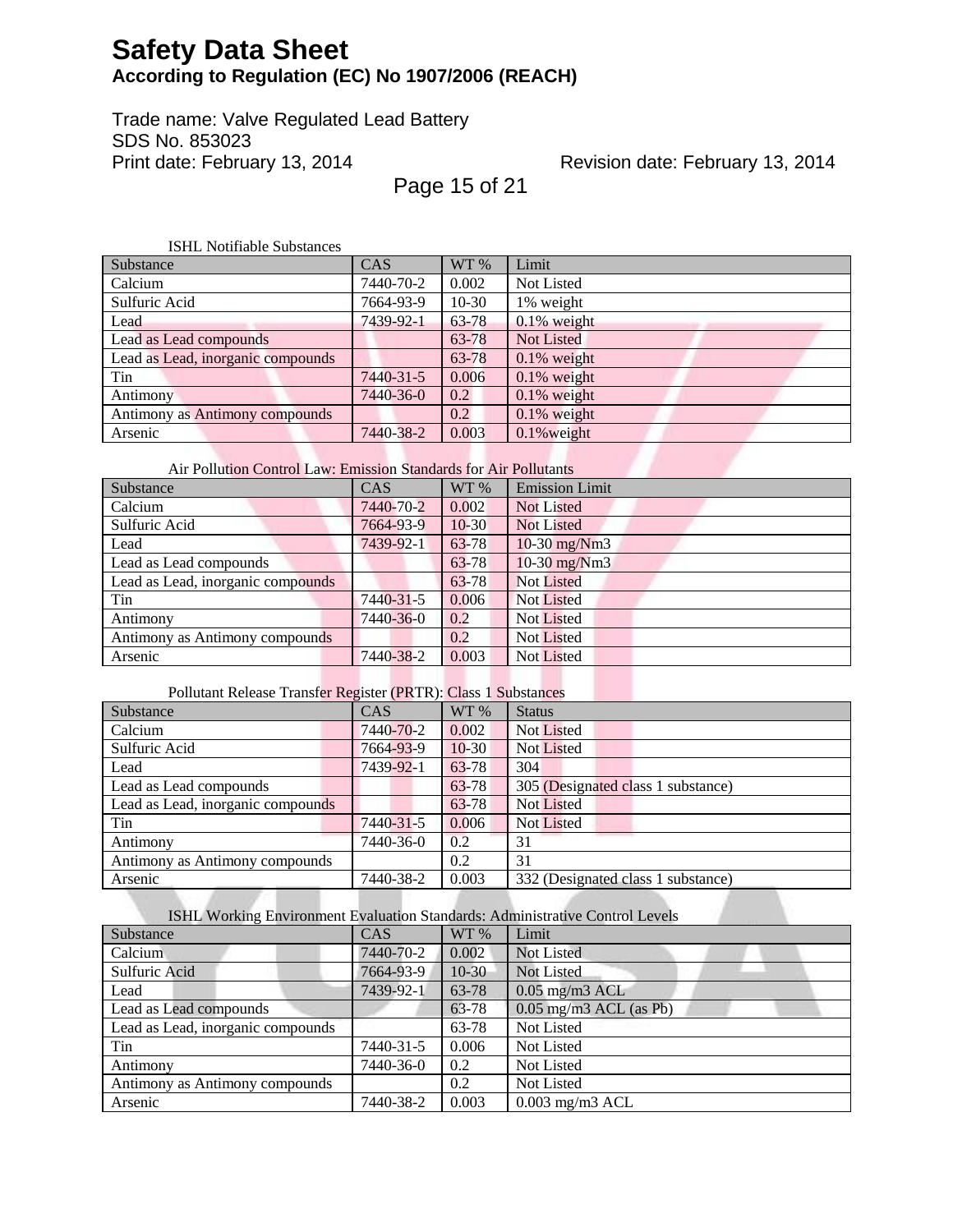Trade name: Valve Regulated Lead Battery SDS No. 853023 Print date: February 13, 2014

### Revision date: February 13, 2014

Page 16 of 21

15.1.5 National regulations(Korea):

The following substances are listed on the Korean KECL:

Lead (7439-92-1); Sulfuric Acid (7664-93-9); Antimony (7440-36-0); Tin (7440-31-5); Arsenic (7440-38-2); Calcium (7440-70-2)

15.1.6 National regulations(Mexico):

Pollutant Release and Transfer Register: Reporting Emissions

| I onthum refease and Transfer Register. Reporting Emmorths |            |         |                             |  |
|------------------------------------------------------------|------------|---------|-----------------------------|--|
| Substance                                                  | <b>CAS</b> | WT %    | <b>Threshold Quantities</b> |  |
| Calcium                                                    | 7440-70-2  | 0.002   | Not Listed                  |  |
| Sulfuric Acid                                              | 7664-93-9  | $10-30$ | Not Listed                  |  |
| Lead                                                       | 7439-92-1  | 63-78   | <b>Not Listed</b>           |  |
| Lead as Lead compounds                                     |            | 63-78   | 1 kg/yr TQ                  |  |
| Lead as Lead, inorganic compounds                          |            | 63-78   | <b>Not Listed</b>           |  |
| Tin                                                        | 7440-31-5  | 0.006   | <b>Not Listed</b>           |  |
| Antimony                                                   | 7440-36-0  | 0.2     | <b>Not Listed</b>           |  |
| Antimony as Antimony compounds                             |            | 0.2     | <b>Not Listed</b>           |  |
| Arsenic                                                    | 7440-38-2  | 0.003   | 1 kg/yr TQ                  |  |
|                                                            |            |         |                             |  |

15.1.7 National regulations(United States):

The following substances are on the MA, NJ, and PA Right To Know Lists: Lead (7439-92-1); Sulfuric Acid (7664-93-9); Antimony (7440-36-0); Tin (7440-31-5); Arsenic (7440-38-2); Calcium (7440-70-2)

The following substances are on the TSCA inventory:

Lead (7439-92-1); Sulfuric Acid (7664-93-9); Antimony (7440-36-0); Tin (7440-31-5); Arsenic (7440-38-2); Calcium (7440-70-2)

<u>La Alektron Ale</u>k

| Substance                         | <b>CAS</b> | WT %    | Limit                                     |
|-----------------------------------|------------|---------|-------------------------------------------|
| Calcium                           | 7440-70-2  | 0.002   | Not Listed                                |
| Sulfuric Acid                     | 7664-93-9  | $10-30$ | Not Listed                                |
| Lead                              | 7439-92-1  | 63-78   | 30 μg/m3 Action Level (Poison, See 29 CFR |
|                                   |            |         | 1910.1025); 50 μg/m3 TWA                  |
| Lead as Lead compounds            |            | 63-78   | <b>Not Listed</b>                         |
| Lead as Lead, inorganic compounds |            | 63-78   | 30 μg/m3 Action Level (Poison, See 29 CFR |
|                                   |            |         | 1910.1025, as Pb); 50 μg/m3 TWA (as Pb)   |
| Tin                               | 7440-31-5  | 0.006   | Not Listed                                |
| Antimony                          | 7440-36-0  | 0.2     | Not Listed                                |
| Antimony as Antimony compounds    |            | 0.2     | Not Listed                                |
| Arsenic                           | 7440-38-2  | 0.003   | <b>Not Listed</b>                         |

#### OSHA: Specifically Regulated Chemicals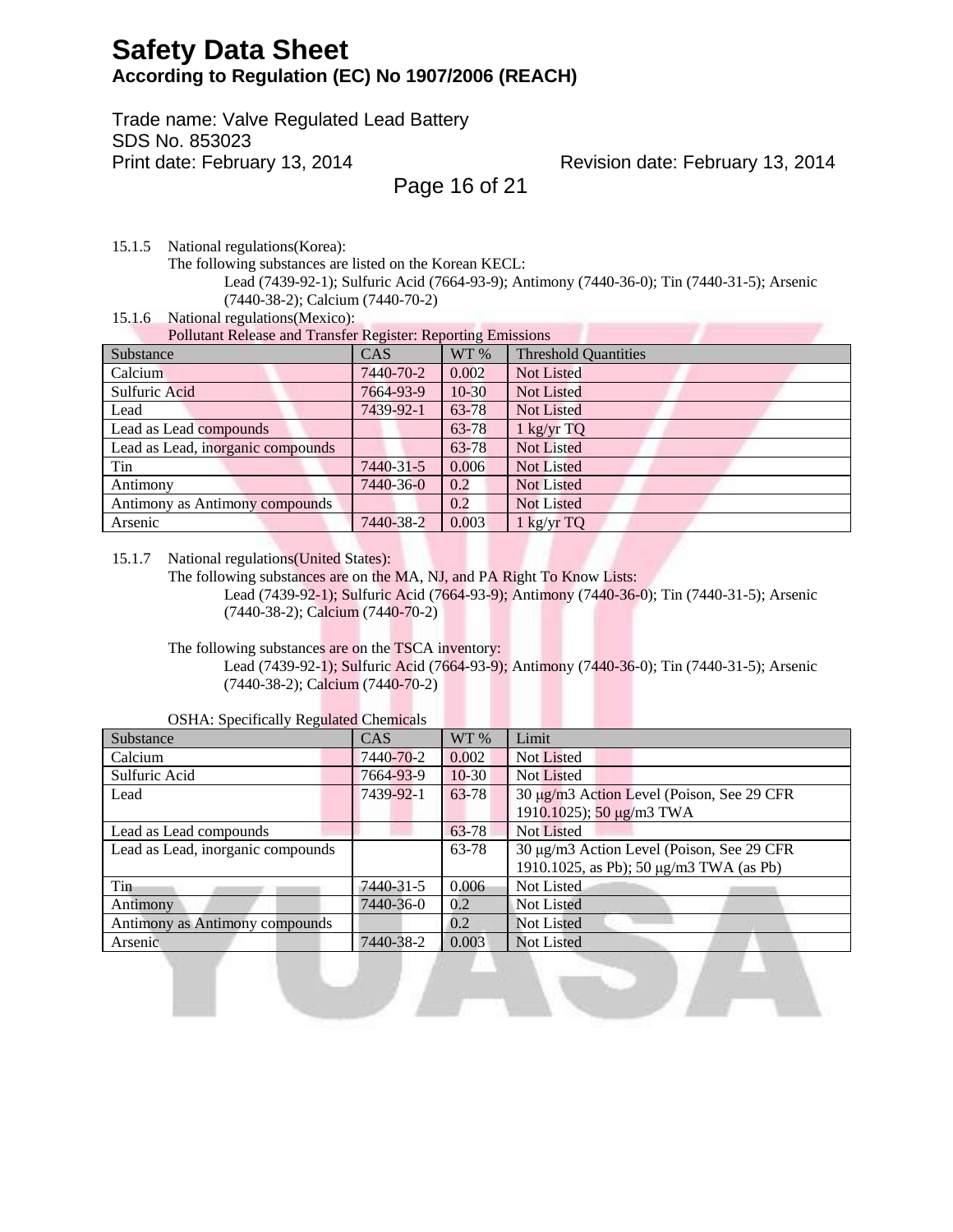Trade name: Valve Regulated Lead Battery SDS No. 853023 Print date: February 13, 2014

## Revision date: February 13, 2014

Page 17 of 21

CAA: 1990 Hazardous Air Pollutants

| САА. 1770 Hazardous All I опшанк  |            |         |                                                  |
|-----------------------------------|------------|---------|--------------------------------------------------|
| <b>Substance</b>                  | <b>CAS</b> | WT %    | Limit                                            |
| Calcium                           | 7440-70-2  | 0.002   | Not Listed                                       |
| Sulfuric Acid                     | 7664-93-9  | $10-30$ | Not Listed                                       |
| Lead                              | 7439-92-1  | 63-78   | Not Listed                                       |
| Lead as Lead compounds            |            | 63-78   | (includes any unique chemical substance that     |
|                                   |            |         | contains Lead as part of its infrastructure)     |
| Lead as Lead, inorganic compounds |            | 63-78   | <b>Not Listed</b>                                |
| Tin                               | 7440-31-5  | 0.006   | <b>Not Listed</b>                                |
| Antimony                          | 7440-36-0  | 0.2     | <b>Not Listed</b>                                |
| Antimony as Antimony compounds    |            | 0.2     | (includes any unique chemical substance that     |
|                                   |            |         | contains Antimony as part of its infrastructure) |
| Arsenic                           | 7440-38-2  | 0.003   | <b>Not Listed</b>                                |

### CERCLA/SARA

Hazardous Substances and Their Reportable Quantities

J. J. J

| Substance                         | CAS       | WT %    | <b>Reportable Quantity</b>                                                                                                                                                                                                                                                                                                                                                |
|-----------------------------------|-----------|---------|---------------------------------------------------------------------------------------------------------------------------------------------------------------------------------------------------------------------------------------------------------------------------------------------------------------------------------------------------------------------------|
| Calcium                           | 7440-70-2 | 0.002   | <b>Not Listed</b>                                                                                                                                                                                                                                                                                                                                                         |
| Sulfuric Acid                     | 7664-93-9 | $10-30$ | 1000 lb final RQ; 454 kg final RQ                                                                                                                                                                                                                                                                                                                                         |
| Lead                              | 7439-92-1 | 63-78   | 10 lb final RQ (no reporting of releases of this hazardous<br>substance is required if the diameter of the pieces of the solid<br>metal released is larger than 100 micrometers); 4.54 kg final<br>RQ (no reporting of releases of this hazardous substance is<br>required if the diameter of the pieces of the solid metal released<br>is larger than 100 micrometers)   |
| Lead as Lead compounds            |           | 63-78   | Not Listed                                                                                                                                                                                                                                                                                                                                                                |
| Lead as Lead, inorganic compounds |           | 63-78   | <b>Not Listed</b>                                                                                                                                                                                                                                                                                                                                                         |
| Tin                               | 7440-31-5 | 0.006   | Not Listed                                                                                                                                                                                                                                                                                                                                                                |
| Antimony                          | 7440-36-0 | 0.2     | 5000 lb final RQ (no reporting of releases of this hazardous<br>substance is required if the diameter of the pieces of the solid<br>metal released is larger than 100 micrometers); 2270 kg final<br>RQ (no reporting of releases of this hazardous substance is<br>required if the diameter of the pieces of the solid metal released<br>is larger than 100 micrometers) |
| Antimony as Antimony compounds    |           | 0.2     | Not Listed                                                                                                                                                                                                                                                                                                                                                                |
| Arsenic                           | 7440-38-2 | 0.003   | 1 lb final RQ (no reporting of releases of this hazardous<br>substance is required if the diameter of the pieces of the solid<br>metal released is larger than 100 micrometers); 0.454 kg final<br>RQ (no reporting of releases of this hazardous substance is<br>required if the diameter of the pieces of the solid metal released<br>is larger than 100 micrometers)   |

 $\overline{\phantom{a}}$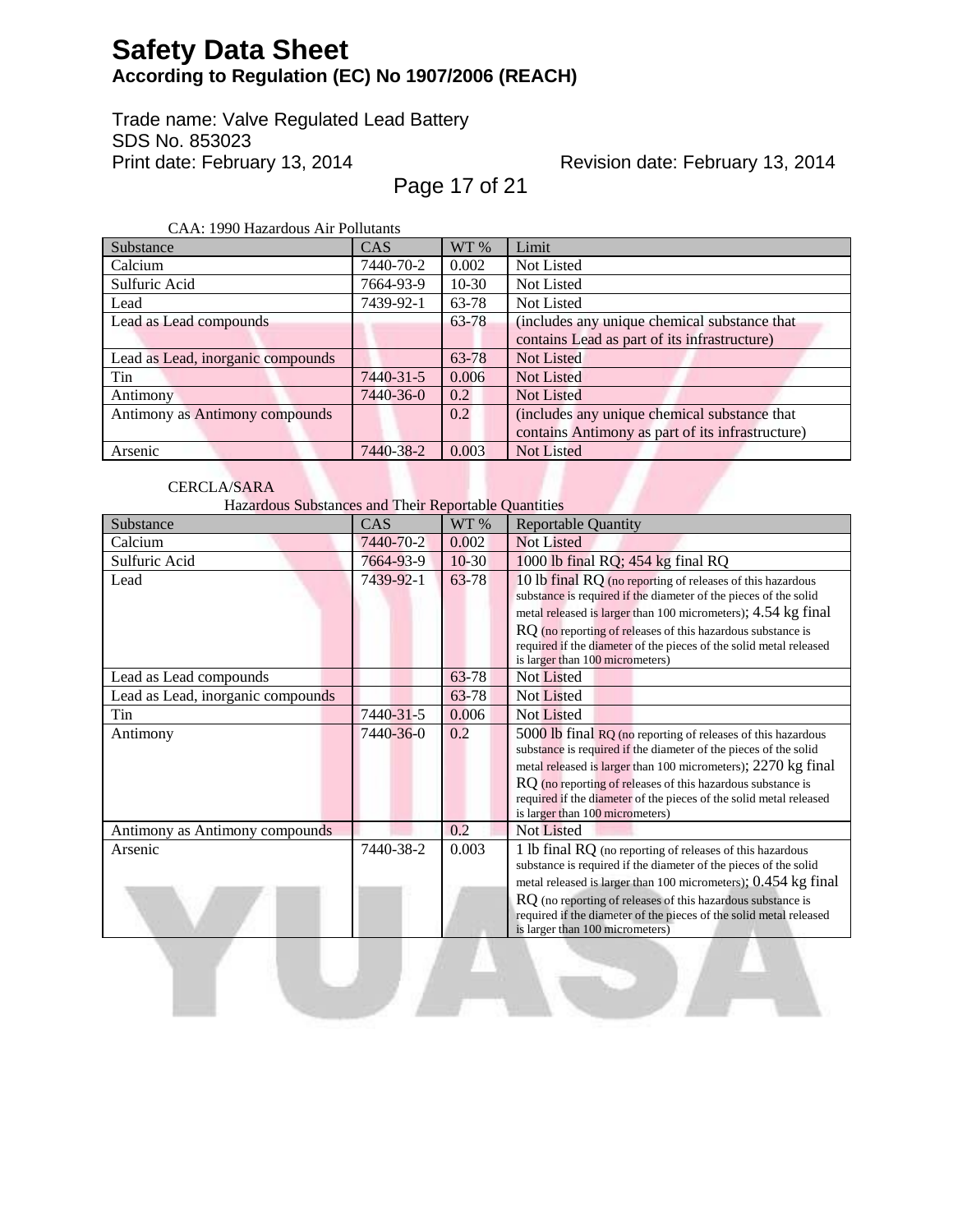Trade name: Valve Regulated Lead Battery SDS No. 853023 Print date: February 13, 2014

Revision date: February 13, 2014

Page 18 of 21

| Substance                         | CAS       | WT %    | <b>Reportable Quantity</b> |
|-----------------------------------|-----------|---------|----------------------------|
| Calcium                           | 7440-70-2 | 0.002   | Not Listed                 |
| Sulfuric Acid                     | 7664-93-9 | $10-30$ | 1000 lb EPCRA RQ           |
| Lead                              | 7439-92-1 | 63-78   | Not Listed                 |
| Lead as Lead compounds            |           | 63-78   | <b>Not Listed</b>          |
| Lead as Lead, inorganic compounds |           | 63-78   | Not Listed                 |
| Tin                               | 7440-31-5 | 0.006   | <b>Not Listed</b>          |
| Antimony                          | 7440-36-0 | 0.2     | <b>Not Listed</b>          |
| Antimony as Antimony compounds    |           | 0.2     | Not Listed                 |
| Arsenic                           | 7440-38-2 | 0.003   | Not Listed                 |

### Section 302 Extremely Hazardous Substances TPQs

| Substance                         | <b>CAS</b> | WT %    | <b>Threshold Planning Quantity</b> |
|-----------------------------------|------------|---------|------------------------------------|
| Calcium                           | 7440-70-2  | 0.002   | Not Listed                         |
| Sulfuric Acid                     | 7664-93-9  | $10-30$ | 1000 lb TPQ                        |
| Lead                              | 7439-92-1  | 63-78   | <b>Not Listed</b>                  |
| Lead as Lead compounds            |            | 63-78   | <b>Not Listed</b>                  |
| Lead as Lead, inorganic compounds |            | 63-78   | Not Listed                         |
| Tin                               | 7440-31-5  | 0.006   | <b>Not Listed</b>                  |
| Antimony                          | 7440-36-0  | 0.2     | <b>Not Listed</b>                  |
| Antimony as Antimony compounds    |            | 0.2     | <b>Not Listed</b>                  |
| Arsenic                           | 7440-38-2  | 0.003   | <b>Not Listed</b>                  |

#### RCRA

Basis for Listing: Appendix VII Substance CAS WT % Basis Calcium 7440-70-2 0.002 Not Listed Sulfuric Acid 7664-93-9 10-30 Not Listed Lead 7439-92-1 63-78 Included in waste streams: F035, F037, F038, F039, K002, K003, K005, K046, K048, K049, K051, K052, K061, K062, K064, K065, K066, K069, K086, K100, K176 Lead as Lead compounds 63-78 Not Listed Lead as Lead, inorganic compounds 63-78 Not Listed Tin 7440-31-5 0.006 Not Listed Antimony 7440-36-0 0.2 Included in waste streams: F039, K021, K161, K177 Antimony as Antimony compounds 0.2 Not Listed Arsenic 7440-38-2 0.003 Included in waste streams: F032, F034, F035, F039, K031, K060, K084, K101, K102, K161, K171, K172, K176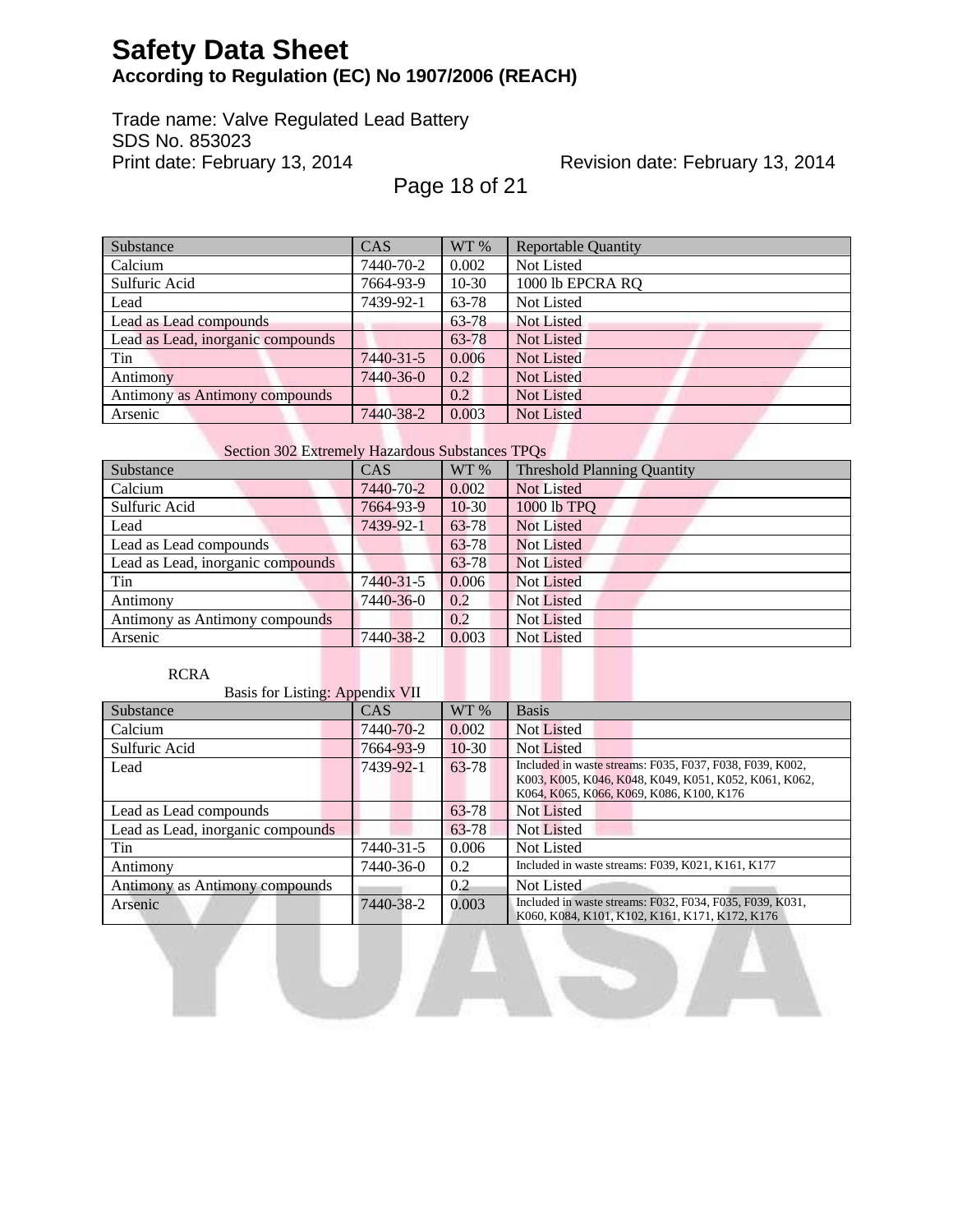Trade name: Valve Regulated Lead Battery SDS No. 853023 Print date: February 13, 2014

Revision date: February 13, 2014

Page 19 of 21

D Series Wastes: Max Concentration of Contaminants for the Toxic Characteristic

| Substance                         | <b>CAS</b> | WT %    | <b>Regulatory Level</b> |
|-----------------------------------|------------|---------|-------------------------|
| Calcium                           | 7440-70-2  | 0.002   | Not Listed              |
| Sulfuric Acid                     | 7664-93-9  | $10-30$ | Not Listed              |
| Lead                              | 7439-92-1  | 63-78   | $5.0 \text{ mg/L}$      |
| Lead as Lead compounds            |            | 63-78   | Not Listed              |
| Lead as Lead, inorganic compounds |            | 63-78   | <b>Not Listed</b>       |
| Tin                               | 7440-31-5  | 0.006   | <b>Not Listed</b>       |
| Antimony                          | 7440-36-0  | 0.2     | Not Listed              |
| Antimony as Antimony compounds    |            | 0.2     | <b>Not Listed</b>       |
| Arsenic                           | 7440-38-2  | 0.003   | $5.0$ mg/L              |

### Hazardous Constituents: Appendix VIII to 40 CFR 261

| Substance                         | CAS       | WT %    | <b>Status</b>                             |
|-----------------------------------|-----------|---------|-------------------------------------------|
| Calcium                           | 7440-70-2 | 0.002   | Not Listed                                |
| Sulfuric Acid                     | 7664-93-9 | $10-30$ | Not Listed                                |
| Lead                              | 7439-92-1 | 63-78   | Hazardous constituent $-$ no waste number |
| Lead as Lead compounds            |           | 63-78   | Hazardous constituent – no waste number   |
| Lead as Lead, inorganic compounds |           | 63-78   | Not Listed                                |
| Tin                               | 7440-31-5 | 0.006   | <b>Not Listed</b>                         |
| Antimony                          | 7440-36-0 | 0.2     | Hazardous constituent – no waste number   |
| Antimony as Antimony compounds    |           | 0.2     | Hazardous constituent – no waste number   |
| Arsenic                           | 7440-38-2 | 0.003   | Hazardous constituent – no waste number   |

### California: California Proposition 65

| camonina. Camonina rropobition os |            |               |                                                                                                                                                                                                                                                                                          |
|-----------------------------------|------------|---------------|------------------------------------------------------------------------------------------------------------------------------------------------------------------------------------------------------------------------------------------------------------------------------------------|
| Substance                         | <b>CAS</b> | $WT\%$        | <b>Status</b>                                                                                                                                                                                                                                                                            |
| Calcium                           | 7440-70-2  | 0.002         | <b>Not Listed</b>                                                                                                                                                                                                                                                                        |
| Sulfuric Acid                     | 7664-93-9  | $10-30$       | Not Listed                                                                                                                                                                                                                                                                               |
| Lead                              | 7439-92-1  | 63-78         | Carcinogen (initial date 10/1/92); developmental toxicity (initial<br>date 2/27/87); 0.5 µg/day(Maximum Allowable Dose Level); 15<br>ug/day oral (No Significant Risk Level); female reproductive<br>toxicity(initial date 2/27/87); male reproductive toxicity(initial<br>date 2/27/87) |
| Lead as Lead compounds            |            | 63-78         | Carcinogen(initial date 10/1/92)                                                                                                                                                                                                                                                         |
| Lead as Lead, inorganic compounds |            | 63-78         | Developmental toxicity(initial date 2/27/87)                                                                                                                                                                                                                                             |
| Tin                               | 7440-31-5  | 0.006         | Not Listed                                                                                                                                                                                                                                                                               |
| Antimony                          | 7440-36-0  | $0.2^{\circ}$ | Not Listed                                                                                                                                                                                                                                                                               |
| Antimony as Antimony compounds    |            | 0.2           | <b>Not Listed</b>                                                                                                                                                                                                                                                                        |
| Arsenic                           | 7440-38-2  | 0.003         | 0.06μg/day inhalation(No Significant Risk Level); 10μg/day<br>except inhalation (No Significant Risk Level)                                                                                                                                                                              |

### Pennsylvania

| Environmental Hazard list         |           |         |                   |
|-----------------------------------|-----------|---------|-------------------|
| Substance                         | CAS       | WT %    | Regulatory Level  |
| Calcium                           | 7440-70-2 | 0.002   | <b>Not Listed</b> |
| Sulfuric Acid                     | 7664-93-9 | $10-30$ |                   |
| Lead                              | 7439-92-1 | 63-78   |                   |
| Lead as Lead compounds            |           | 63-78   |                   |
| Lead as Lead, inorganic compounds |           | 63-78   | Not Listed        |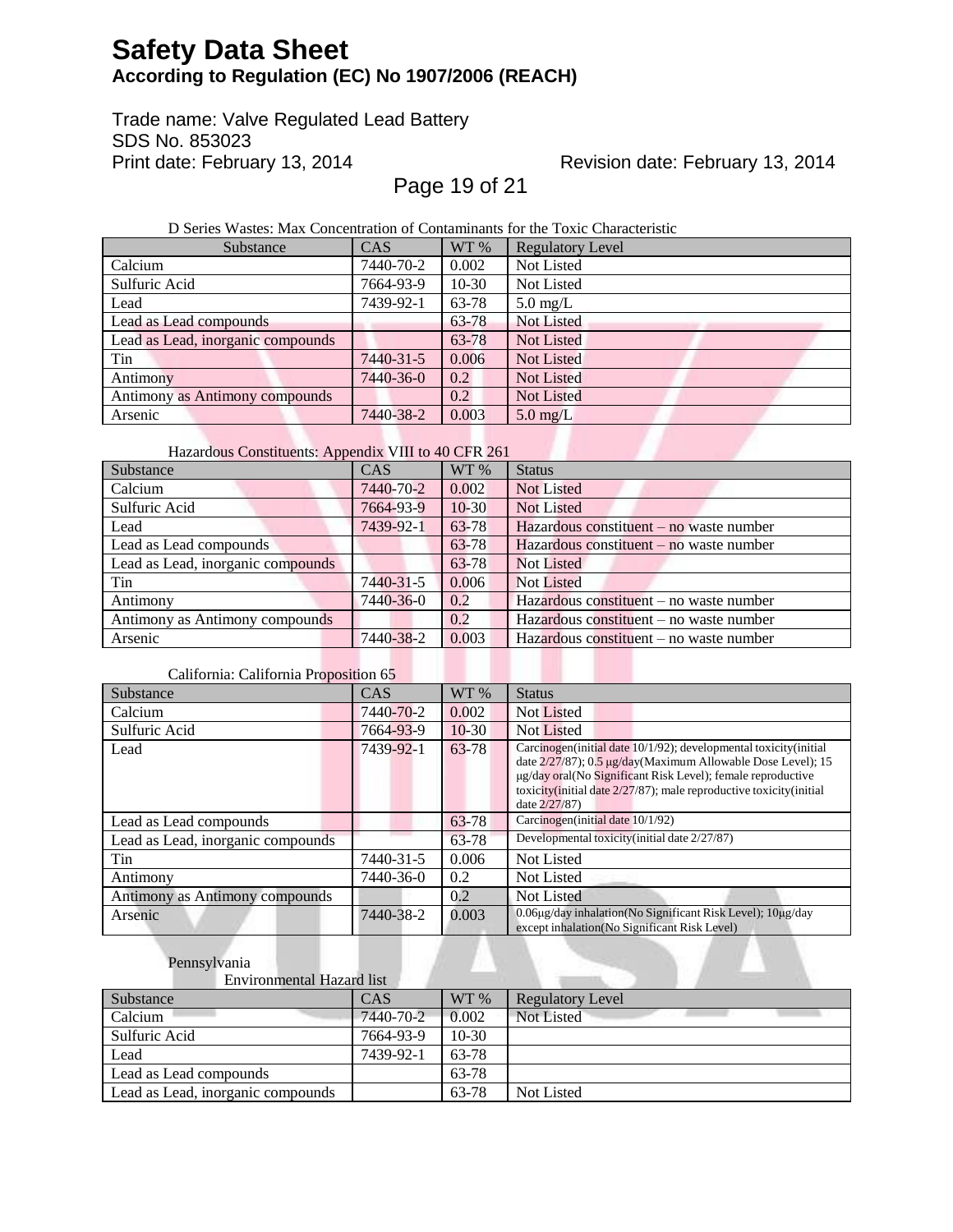Trade name: Valve Regulated Lead Battery SDS No. 853023 Print date: February 13, 2014

## Revision date: February 13, 2014

Page 20 of 21

| Tin                            | 7440-31-5 | 0.006 | Not Listed |
|--------------------------------|-----------|-------|------------|
| Antimony                       | 7440-36-0 | 0.2   |            |
| Antimony as Antimony compounds |           | 0.2   |            |
| Arsenic                        | 7440-38-2 | 0.003 |            |

| Special hazardous Substances      |            |         |                         |
|-----------------------------------|------------|---------|-------------------------|
| Substance                         | <b>CAS</b> | WT %    | <b>Regulatory Level</b> |
| Calcium                           | 7440-70-2  | 0.002   | <b>Not Listed</b>       |
| Sulfuric Acid                     | 7664-93-9  | $10-30$ | <b>Not Listed</b>       |
| Lead                              | 7439-92-1  | 63-78   | <b>Not Listed</b>       |
| Lead as Lead compounds            |            | 63-78   | Not Listed              |
| Lead as Lead, inorganic compounds |            | 63-78   | Not Listed              |
| Tin                               | 7440-31-5  | 0.006   | <b>Not Listed</b>       |
| Antimony                          | 7440-36-0  | 0.2     | <b>Not Listed</b>       |
| Antimony as Antimony compounds    |            | 0.2     | <b>Not Listed</b>       |
| Arsenic                           | 7440-38-2  | 0.003   |                         |

### Rhode Island: Hazardous Substances List

| Substance                         | <b>CAS</b> | WT %    | <b>Regulatory Level</b> |
|-----------------------------------|------------|---------|-------------------------|
| Calcium                           | 7440-70-2  | 0.002   | Flammable               |
| Sulfuric Acid                     | 7664-93-9  | $10-30$ | Toxic; Flammable        |
| Lead                              | 7439-92-1  | 63-78   | Toxic (dust and fume)   |
| Lead as Lead compounds            |            | 63-78   | <b>Not Listed</b>       |
| Lead as Lead, inorganic compounds |            | 63-78   | <b>Not Listed</b>       |
| Tin                               | 7440-31-5  | 0.006   | Toxic                   |
| Antimony                          | 7440-36-0  | 0.2     | Toxic                   |
| Antimony as Antimony compounds    |            | 0.2     | Toxic                   |
| Arsenic                           | 7440-38-2  | 0.003   | Toxic; Carcinogen       |

### **Section 16: Other Information**

| 16.1 Relevant R-, H- and EUH-phrases (number and full text):                                            |
|---------------------------------------------------------------------------------------------------------|
| <b>Hazard Abbreviations:</b>                                                                            |
| Xi: Irritant                                                                                            |
| Xn: Harmful                                                                                             |
| N: Dangerous for the environment                                                                        |
| T: Toxic                                                                                                |
| C: Corrosive                                                                                            |
| F: Highly Flammable                                                                                     |
| <b>Risk Phrases:</b>                                                                                    |
| R15: Contact with water liberates extremely flammable gases                                             |
| R20/22: Harmful by inhalation and if swallowed                                                          |
| R23/25: Toxic by inhalation and if swallowed                                                            |
| R33: Danger of cumulative effects                                                                       |
| R35: Causes severe burns                                                                                |
| R <sub>36</sub> : Irritating to eyes                                                                    |
| R38: Irritating to skin<br>R50: Very toxic to aquatic organisms                                         |
| R50/53: Very toxic to aquatic organisms, may cause long-term adverse effects in the aquatic environment |
| R51/53: Toxic to aquatic organisms, may cause long-term adverse effects in the aquatic environment      |
| R53: May cause long-term adverse effects in the aquatic environment                                     |
| R61: May cause harm to the unborn child                                                                 |
| R62: Possible risk of impaired fertility                                                                |
|                                                                                                         |